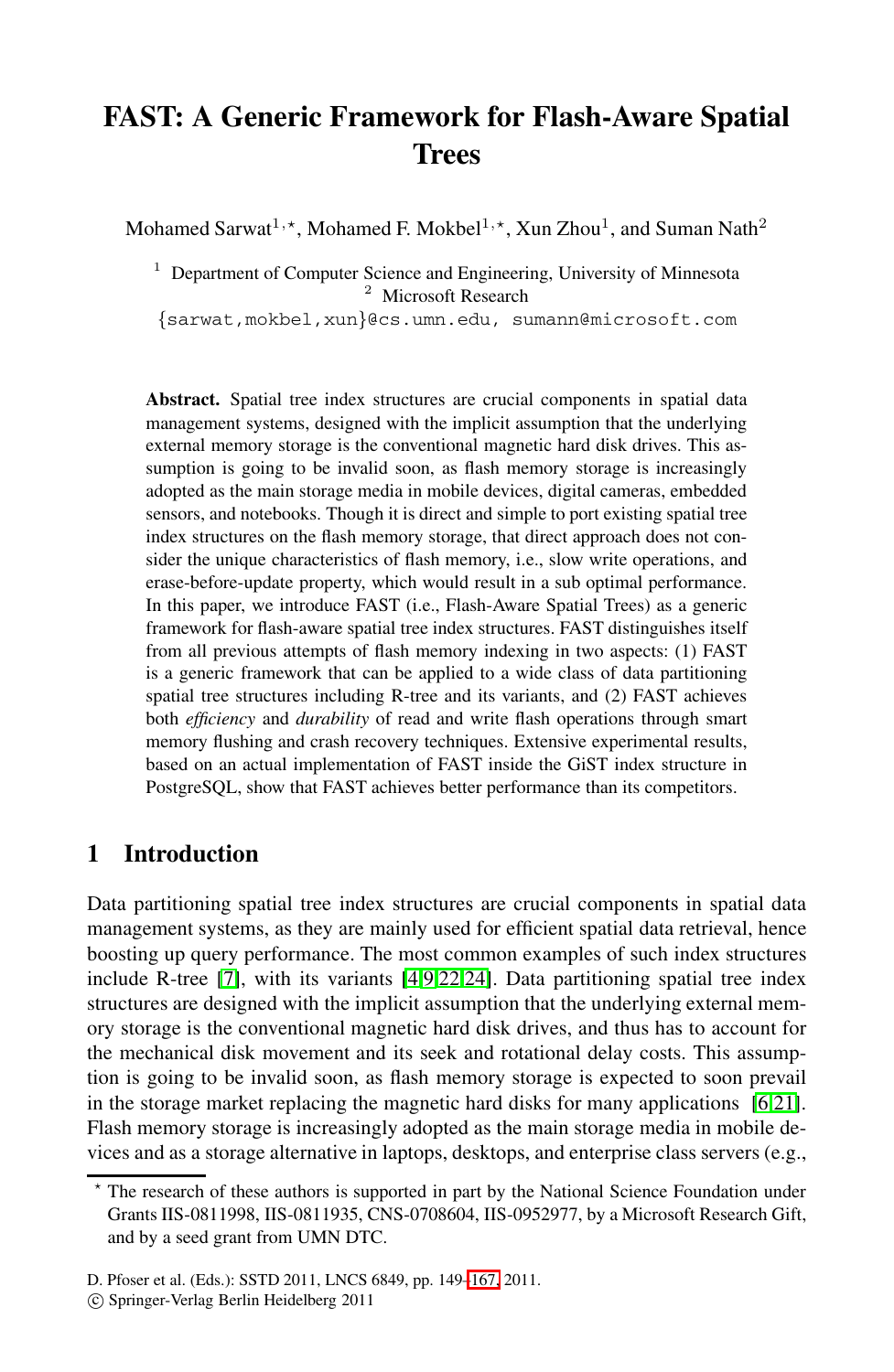in forms of SSDs) [3,13,15,18,23]. Recently, several data-intensive applications have started using custom flash cards (e.g., ReMix [11]) with l[arge](#page-18-7) capacity and access to underlying raw flash chips. Such a popularity of flash is mainly due to its superior characteristics that include small[er](#page-1-0) size, lighter weight, lower power consumption, shock resistance, lower noise, and faster read performance [\[1](#page-18-8)[0,1](#page-18-9)2,14,19].

Flash memory is block-oriented, i.e., pages are clustered into a set of blocks. Thus, it has fundamentally different characteristics, compared to the conventional page-oriented magnetic disks, especially for the write operations. First, write operations in flash are slower than read ope[ra](#page-18-8)tions. Second, random writes are substantially slower than sequential writes. In devices that allow direct access to flash chips (e.g., ReMix [11]), a random write operation updates the contents of an already written part of the block, which requires an expensive block erase operation<sup>1</sup>, followed by a sequential write operation on the erased block; an operation termed as *erase-before-update* [5,12]. SSDs, which emulate a disk-like interface with a *Flash Translation Layer* (FTL), also need to internally address flash's erase-before-update property with logging and garbage collection[, an](#page-18-10)[d h](#page-18-11)ence random [wr](#page-18-12)ites, especially *small* random writes, are significantly slower than se[qu](#page-18-13)[ent](#page-18-14)[ial](#page-18-15) writes in almost all SSDs [5].

Though it is direct and simple to port existing tree index structures (e.g., R-tree and B-tree) on FTL-equipped flash devices (e.g., SSDs), that direct approach does not consider the unique characteristics of flash memory and theref[ore](#page-18-10) would result in a suboptimal performance due to the random writes encountered b[y th](#page-18-12)ese index structures. To remedy this situation, several approaches have been proposed for flash-aware index structures that either focus on a specific index structure, and make it a flash-aware, e.g., flash-aware B-tree [20,26] and R-tree [25], or design brand new index structures specific to the flash storage [2,16,17].

Unfortunately, previous works on flash-aware search trees suffer from two major limitations. First, these trees are specialized—they are not flexible enough to support new [dat](#page-18-11)a types or new ways of partitioning and searching data. For example, FlashDB [20], which is designed to be a B-Tree, does not support R-Tree functionalities. RFTL [25] is designed to work with R-tree, and does not support B-tree functionalities. Thus, if a system needs to support many applications wit[h d](#page-18-13)iverse data partitioning and searching requirements, it needs to have multiple tree data structures. The effort required to impleme[nt an](#page-18-10)d maintain multiple such data structures is high.

<span id="page-1-0"></span>Second, existing flash-aware designs often show trade-offs between efficiency and durability. Many designs sacrifice strict durability guarantee to achieve efficiency [16,17,20,25,26]. They buffer updates in memory and flush them in batches to amortize the cost of random writes. Such buffering poses the risk that in-memory updates may be lost if the system crashes. On the other hand, several designs achieve strict durability by writing (in a sequential log) all updates to flash [2]. However, this increases the cost of search for many log entries that need to be read from flash in order to access each tree node [20]. In summary, no existing flash-aware tree structure achieves both strict durability and efficiency.

<sup>1</sup> In a typical flash memory, the cost of *read*, *write*, and *erase* operations are 25, 200, and 1500  $\mu$ s, respectively [3].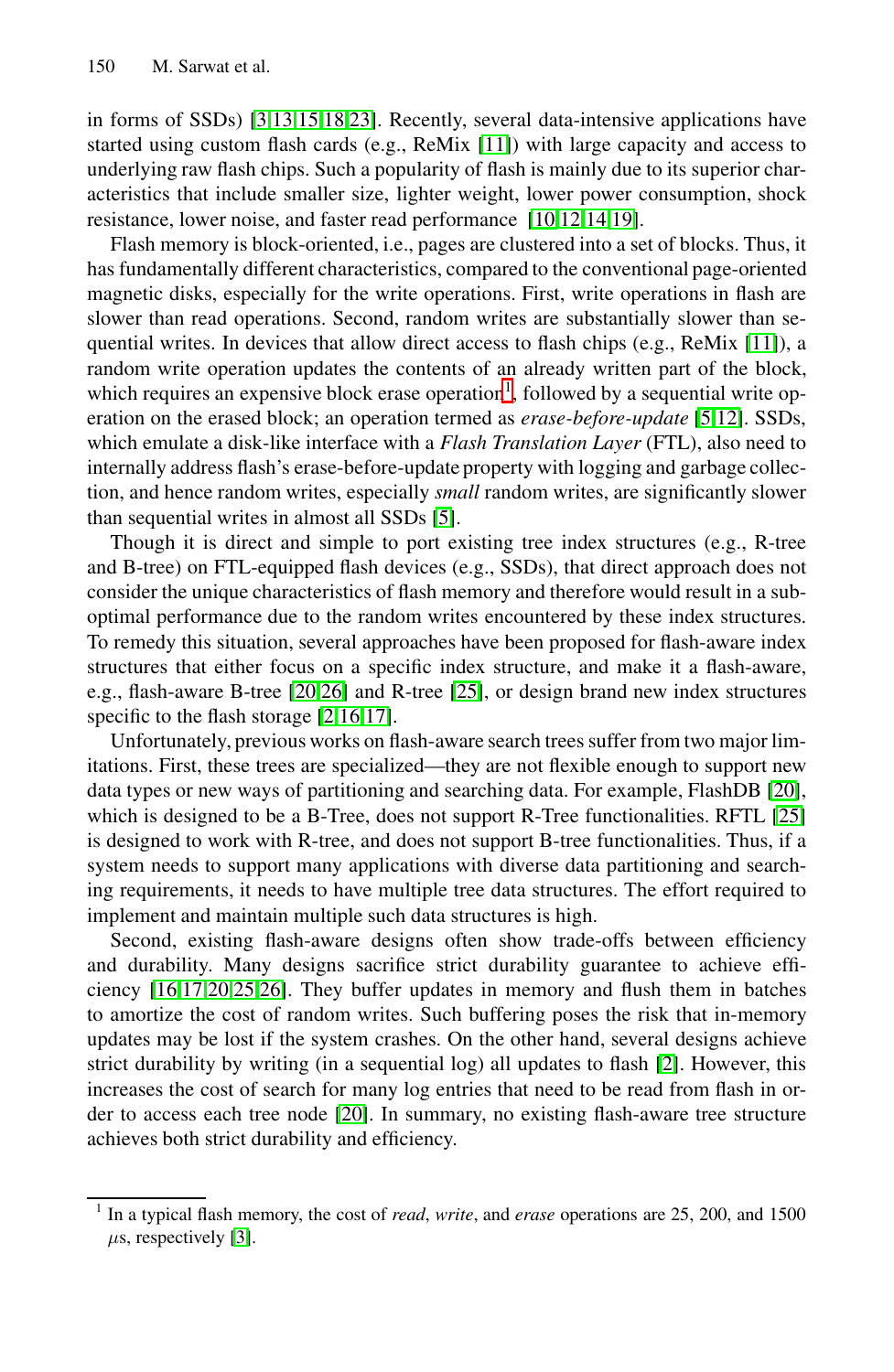In this paper, we address the above two limitations by introducing FAST; a framework for Flash-Aware Spatial Tree index structures. FAST distinguishes itself from all previous flash-aware approaches in two main aspects: (1) Rather than focusing on a specific index structure or building a new index structure, FAST is a generic framework that can be applied to a wide variety of tree index structures, including B-tree, R-tree along with their variants. (2) FAST achieves both efficiency *and* durability in the same design. For efficiency, FAST buffers all the incoming updates in memory while employing an intelligent *flushing policy* that smartly evicts selected updates from memory to minimize the cost of writing to the flash storage. In the mean time, FAST guarantees durability by sequentially logging each in-memory update and by employing an efficient *crash recovery* technique.

FAST mainly has four modules, *update*, *search*, *flushing*, and *recovery*. The *update* module is responsible on buffering incoming tree updates in an in-memory data structure, while writing small entries sequentially in a designated flash-resident log file. The *search* module retrieves requested data from the flash storage and updates it with recent updates s[tor](#page-18-16)ed in memory, if any. The *flushing* module is triggered once the memory is full and is responsible on evicting flash blocks from memory to the flash storage to give space for inc[om](#page-18-17)ing update[s.](#page-18-0) Finally, the *[rec](#page-18-3)overy* module [en](#page-18-1)sures the durability of in-memory updates in case of a system crash.

FAST is a generic system approach that neither changes the structure of spatial tree indexes it is applied to, nor changes the search, insert, delete, or update algorithms of these indexes. FAST only changes the way these algorithms reads, or updates the tree nodes in order to make the index structure flash-aware. We have implemented FAST within the GiST framework [8] inside PostgrSQL. As GiST is a generalized index structure, FAST can support any spatial tree index structure that GiST is supporting, including but not restricted to R-tree [7],  $R^*$ -tree [4], SS-tree [24], and SR-tree [9], as well as B-tree and its variants. In summary, the contributions of this paper can be summarized as follows:

- We introduce FAST; a general framework that adapts existing spatial tree index structures to consider and exploit the unique properties of the flash memory storage.
- We show how to achieve efficie[ncy](#page-3-0) and durability in the same design. For efficiency, we introduce a *flushing policy* that smartly selects parts of the main memory buffer to be flushed into [the](#page-5-0) fl[as](#page-11-0)h storage in a way th[at a](#page-13-0)mortizes expensive random write opera[tio](#page-17-0)ns. We also introduce a *crash recovery* technique that ensures the durability of update transactions in case of system crash.
- We give experimental evidence for generality, efficiency, and durability of FAST framework when applied to different data partitioning tree index structures.

The rest of the paper is organized as follows: Section 2 gives an overview of FAST along with its data structure. The four modules of FAST, namely, *update*, *search*, *flushing*, and *recovery* are discussed in Sections 3 to 6, respectively. Section 7 gives experimental results. Finally, Section 8 concludes the paper.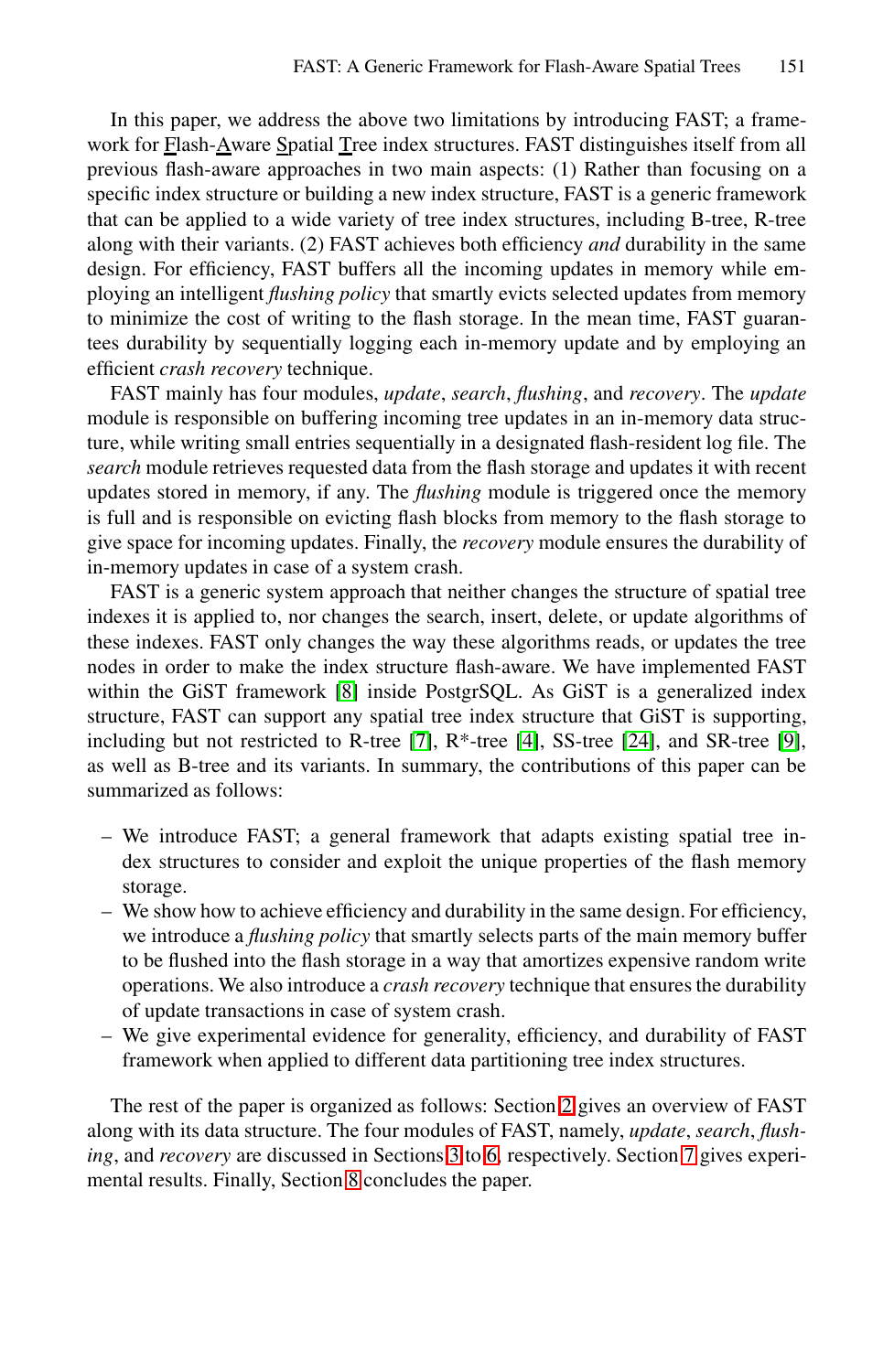# <span id="page-3-0"></span>**2 Fast System Overview**

Figure 1 gives an overview of FAST. The original tree is stored on persistent flash memory storage while recent updates are stored in an in-memory buffer. Both parts need to be combined together to get the most recent version of the tree structure. FAST has four main modules, depicted in bold rectangles, namely, *update*, *search*, *flushing*, and *crash recovery*. FAST is optimized for both SSDs and raw flash devices. SSDs are the dominant flash device for large database applications. On the other hand, raw flash chips are dominant in embedded systems and custom flash cards (e.g., ReMix [11]), which are getting popular for data-intensive applications.

### **2.1 FAST Modules**

In this section, we explain FAST system architecture, along with its four main modules; (1) Update, (2) Search, (3) Flushing, and (4) Crash recovery. The actions of these four modules are triggered through three main events, namely, *search queries*, *data updates*, and *system restart*.

**Update Module.** Similar to some of the previ[ous](#page-5-0) research for indexing in flash memory, FAST buffers its recent updates in memory, and flushes them later, in bulk, to the persistent flash storage. However, FAST update module distinguishes itself from previous research in two main aspects: (1) FAST does not store the update operations in memory, instead, it stores the *results* of the update operations in memory, and (2) FAST ensures the *durability* of update operations by writing small log entries to the persistent storage. These log entries are written sequentially to the flash storage, i.e., very small overhead. Details of the update module will be discussed in Section 3.

**Search Module.** The search module in FAST answers point and range queries that can be imposed to the underlying tree structure. The main challenge in the search module is that the actual tre[e](#page-6-0) structure is split between the flash storage and the memory. Thus, the main responsibility of the search module



**Fig. 1.** Tree Modifications Table

is to construct the recent image of the tree by integrating the stored tree in flash with the tree updates in memory that did not make it to the flash storage yet. Details of the search module will be discussed in Section 4.

**Flushing Module.** As the memory resource is limited, it will be filled up with the recent tree updates. In this case, FAST triggers its flushing module that employs a *flushing*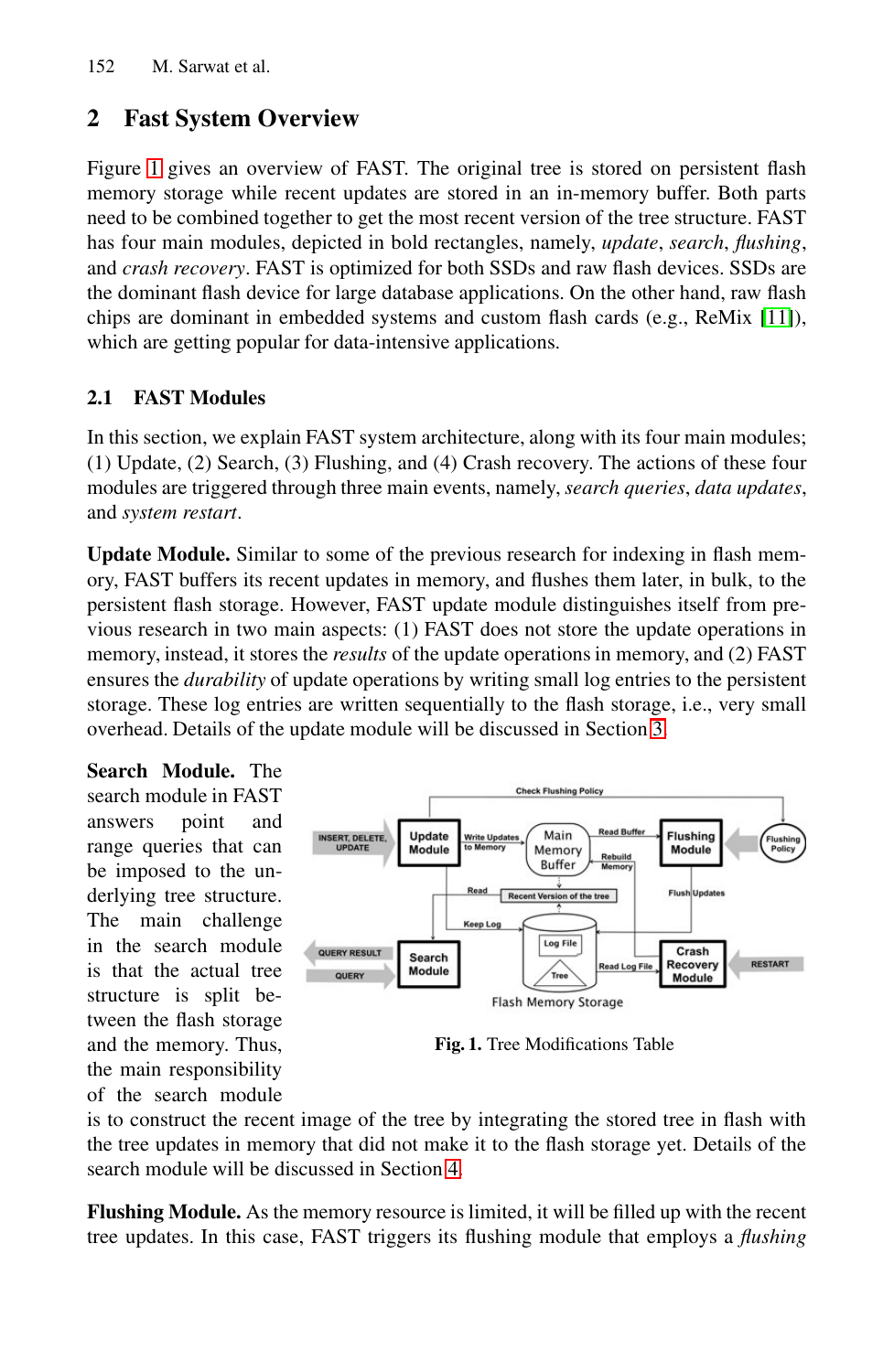*policy* to smartly select some of the in-memory update[s a](#page-8-0)nd write them, in bulk, into the flash storage. Previous research in flash indexing flush their in-memory updates or log file entries by writing *all* the memory or log updates once to the flash storage. In contrast, the flushing module in FAST distinguishes itself from previous techniques in two main aspects: (1) FAST uses a *flushing policy* that smartly selects *some* of the updates from memory to be flushed to the flash storage in a way that amortizes the expensive cost [of t](#page-18-12)[he](#page-18-11) [blo](#page-18-14)[ck](#page-18-15) erase operation over a large set of random write operations, and (2) FAST logs the flushing process using a single log entry written sequentially on the flash storage. Details of the flushing module will be discussed in Section 5.

**Crash Recovery Module.** FAST employs a crash recovery module to ensure the durability of update operations. This is a crucial module in FAST, as only because of this module, we ar[e a](#page-11-0)ble to have our updates in memory, and not to worry about any data losses. This is in contrast to previous research in flash indexing that may encounter data losses in case of system crash, e.g., [25,26,16,17]. The crash recovery module is mainly responsible on two operations: (1) Once the system restarts after crash, the crash recovery module utilizes the log file entries, written by both the update and flushing modules, to reconstruct the state of the flash storage and in[-me](#page-18-14)[mo](#page-18-15)[ry](#page-18-10) [upd](#page-18-12)[ate](#page-18-11)s just before the crash took place, and (2) maintaining the size of the log file within the allowed limit. As the log space is limited, FAST needs to periodically compact the log entries. Details of this module will be discussed in Section 6.

#### **2.2 FAST Design Goals**

FAST avoids the tradeoff of durability and efficiency by using a combination of buffering and logging. Unlike existing efficient-but-not-durable designs [16,17,20,25,26], FAST uses write-ahead-logging and crash recovery to ensure strict system durability. FAST makes tree updates efficient by buffering write operations in main memory and by employing an intelligent flushing policy that optimizes I/O costs for both SSDs and raw flash devices. Unlike existing durable-but-inefficient solutions [2], FAST does not require reading in-flash log entries for each search/update operation, which makes reading FAST trees ef[fic](#page-4-0)ient.

### **2.3 FAST Data Structure**

Other than the underlying index tree structure stored in the flash memory storage, FAST maintains two main data structures, namely, the *Tree Modifications Table*, and *Log File*, described below.

**Tree Modifications Table.** This is an inmemory hash table (depicted in Figure 2) that keeps track of recent tree updates that did not make it to the flash storage yet. Assuming no hashing collisions, each entry in the hash table represents the modification applied to a unique node identifier, and has the form (*status*, *list*)

<span id="page-4-0"></span>

**Fig. 2.** Tree Modifications Table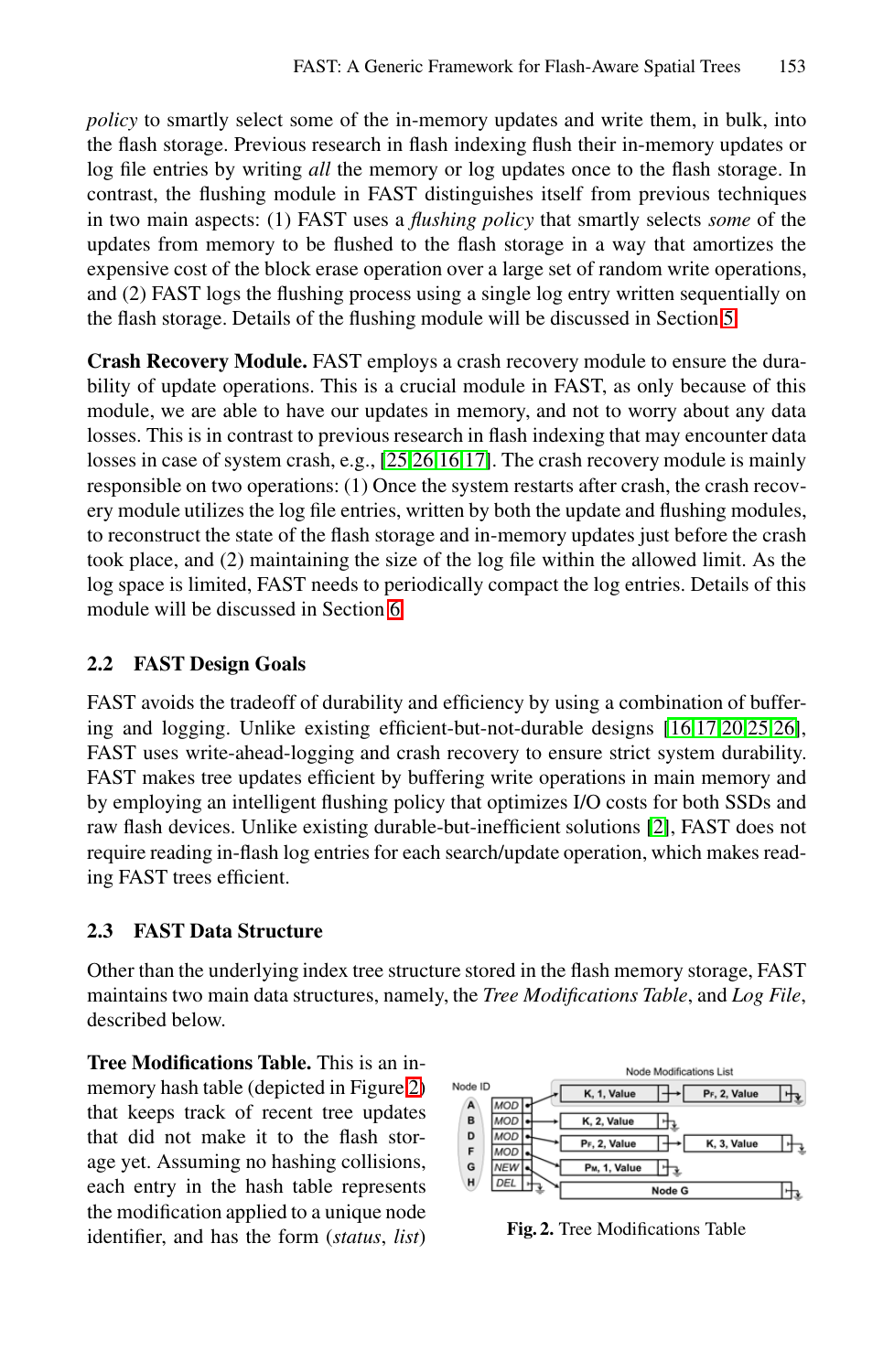<span id="page-5-1"></span>



**Fig. 3.** An illustrating example for all FAST operations

where *status* is either *NEW*, *DEL*, or *MOD* to indicate if this node is newly created, deleted, or just modified, respectively, while *list* is a pointer to a new node, null, or a list of node modifications based on whether the *status* is *NEW*, *DEL*, or *MOD*, respectively. For *MOD* case, each modification in the list is presented by the triple (*type*, *index*, *value*) where *type* is either  $K$ ,  $P_F$ , or  $P_M$ , to indicate if the modified entry is the key, a pointer to a flash node, or a pointer to an in-memory node, respectively, while *index* and *value* determines the index and the new value for the modified node entry, respectively. In Figure 2, there are two modifications in nodes *A* and *D*, one modification in nodes *B* and *F*, while node *G* is newly created and node *H* is deleted.

**Log File.** This is a set of flash memory blocks, reserved for recovery purposes. A log file includes short logs, written *sequentially*, about insert, delete, update, and flushing operations. Each log entry includes the triple (*operation*, *node list*, *modification*) where *operation* indicates the type of this log entry as either insert, delete, update, or flush, *node list* includes the list of affecte[d n](#page-5-1)odes by this operation in case of a flush operation, or the only affected node, otherwise, *modification* is similar to the triple (*type*, *index*, *value*), used in the *tree modifications table*. All log entries are written *sequentially* to the flash storage, which has a much lower cost than *random* writes that call for the erase operation.

### **2.4 Running Example**

<span id="page-5-0"></span>Throughout the rest of this paper, we will use Figure 3 as a running example where six objects  $O_1$  to  $O_6$ , depicted by small black circles, are indexed by an R-tree. Then, two objects  $O_7$  and  $O_8$ , depicted by small white circles, are to be inserted in the same R-tree. Figure 3a depicts the eight objects in the two-dimensional space domain, while Figure 3b gives the flash-resident R-tree with only the six objects that made it to the flash memory. Finally, Figure 3c gives the in-memory buffer (*tree modifications table*) upon the insertion of  $O_7$  and  $O_8$  in the tree.

# **3 Tree Updates in FAST**

This section discusses the update operations in FAST, which include inserting a new entry and deleting/updating an existing entry. An update operation to any tree in FAST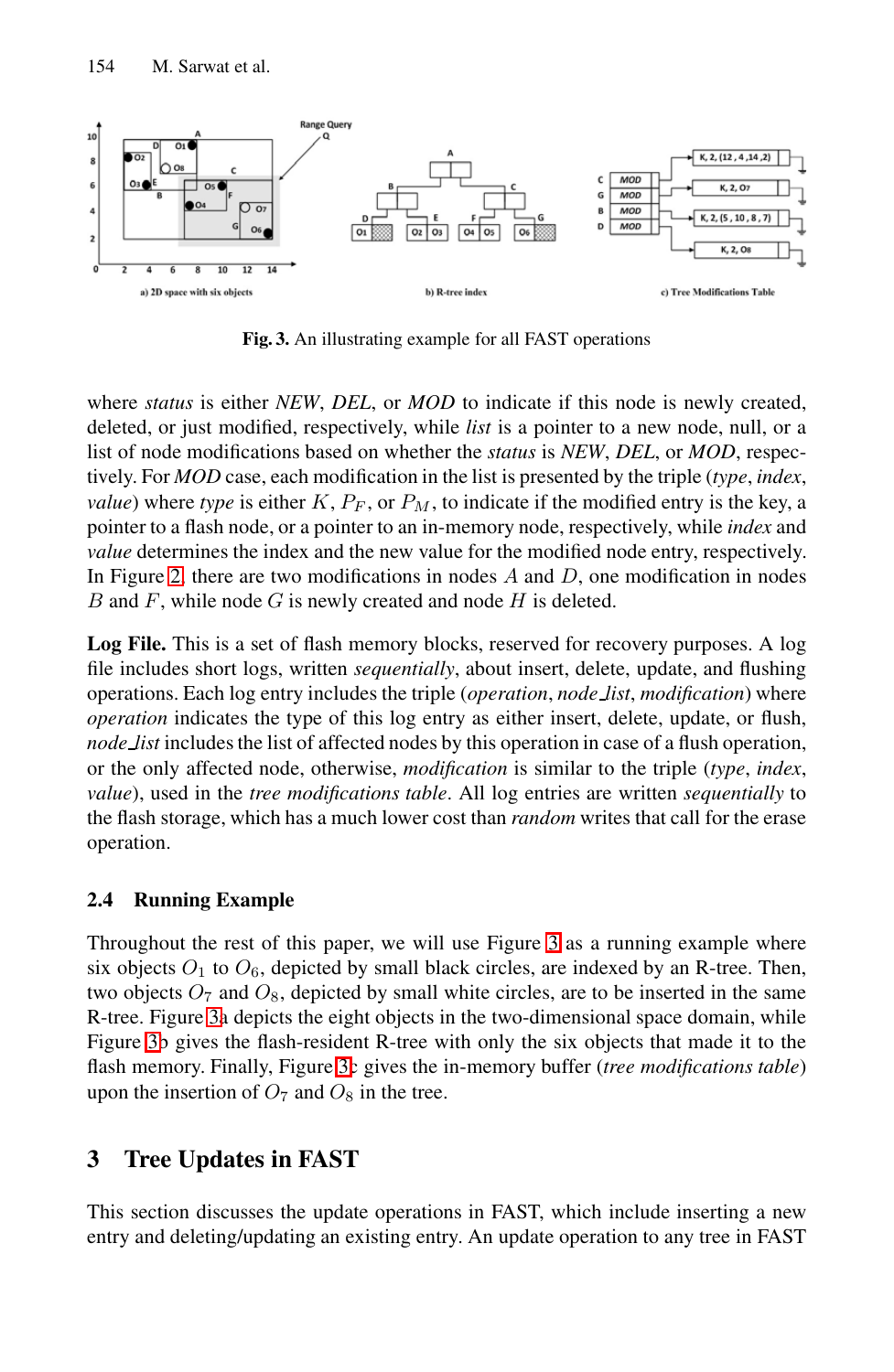may result in creating new tree nodes as in the case of splitting operations (i.e., when inserting an element in the tree leads to node overflow), deleting existing tree nodes as in the case of merging operations (i.e., when deleting an element from the tree leads to node underflow), or just modifying existing node keys and/or pointers.

**Main idea.** For any update operation (i.e., insert, delete, update) that needs to be appli[ed](#page-7-0) to the index tree, FAST does not change the underlying insert, delete, or update algorithm for the tree structure it represents. Instead, FAST runs the underlying update algorithm for the tree it represents, with the only exception of writing any changes caused by the update op[era](#page-7-1)tion in memo[ry](#page-7-0) instead of the external storage, to be flushed later to the flash storage, and logging the result of the update operation. A main distinguishing characteristic of FAST is that what is buffered in memory, and also written in the log file, is the *result* of the update operation, not a log of this operation.

**Algorithm.** Algorithm 1 gives the pseudo code of inserting an object *Obj* in FAST. The algorithms for deleting and updating objects are similar in spirit to the insertion algorithm, and thus are omitted from the paper. The algorithm mainly has two steps: (1) *Executing the insertion in memory* (Line 2 in Algorithm 1). This is basically done [by](#page-7-2) calling the ins[ert](#page-7-0)ion procedure of the underlying tree, e.g., R-tree insertion, with two main differences. First, The insertion operation calls the search operation, discussed later in section 4, to find where we need to insert our data based on the most recent version of the tree, constructed from main memory recent updates and the in-flash tree index structure. Second, the modified or newly created nodes that result back from the insertion operation are *not* written back to the flash storage, instead, they will be returned to the algorithm in a list  $\mathcal{L}$ . Notice that the insertion procedure may result in creating new nodes if it encounters a split operation. (2) *Buffering and logging the tree updates* (Lines 3 to 22 in Algorithm 1). For each modified node  $N$  in the list  $\mathcal{L}$ , we check if there is an entr[y](#page-5-1) [f](#page-5-1)or  $N$  in our in-memory buffer, *tree modifications table*. If this is the case, we first add a corresponding log entry that records the changes that took place in N. Then, we either add the changes in N to the list of changes in its entry in the *tree modifications table* if this entry status is  $MOD$ , or update  $N$  entry in the *tree modifications table*, if the entry status is *NEW*. On the other hand, if there is no entry for  $N$  in the *tree modifications table*, we create such entry, add it to the log file, and fill it according to whether  $N$  is a newly created node or a modified one.

<span id="page-6-0"></span>**Example.** In our running example of Figure 3, inserting  $O_7$  results in modifying two nodes, *G* and *C*. Node *G* needs to have an extra key to hold  $O_7$  while node *C* needs to modify its minimum bounding rectangle that points to *G* to accommodate its size change. The changes in both nodes are stored in the *tree modifications table* depicted in Figure 3c. The log entries for this operation are depicted in the first two entries of the log file of Figure 4a. Similarly, inserting  $O_8$  results in modifying nodes, *D* and *B*.

# **4 Searching in FAST**

Given a query *Q*, the *search* operation returns those objects indexed by FAST and satisfy *Q*. The search query *Q* could be a point query that searches for objects with a specific (point) value, or a range query that searches for objects within a specific range.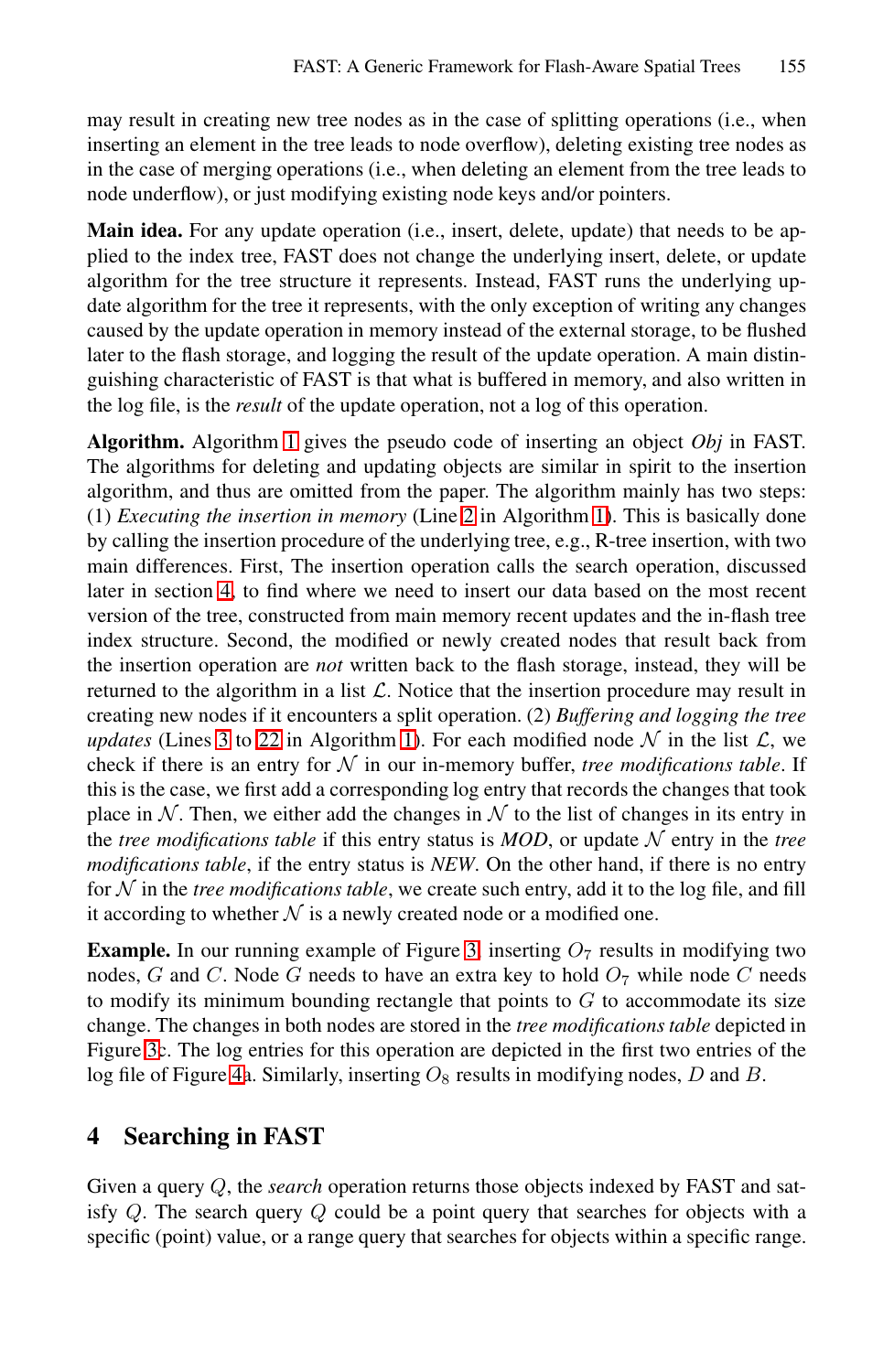#### <span id="page-7-7"></span><span id="page-7-6"></span><span id="page-7-5"></span><span id="page-7-4"></span><span id="page-7-1"></span><span id="page-7-0"></span>**Algorithm 1.** Insert an Object in the Tree

```
1: Function INSERT(Obj)
     /* STEP 1: Executing the Insertion in Memory only */
2: \mathcal{L} \leftarrow List of modified nodes from the in-memory execution of inserting Obj in the underlying tree
     /* STEP 2: Buffering and Logging the Updates */
3: for each Node \mathcal{N} in \mathcal{L} do<br>4: HashEntry \leftarrow \mathcal{N} entry
4: HashEntry \leftarrow N entry in the Tree Modifications Table 5: if HashEntry is not NULL then
5: if HashEntry is not NULL then<br>6: Add the triple (MOD, N, up<br>7: if the status of HashEntry is<br>8: Add the changes in N to<br>9: else
              Add the triple (MOD, N, updates in N) to the log file
              if the status of HashEntry is MOD then
              Add the changes in \hat{N} to the list of changes of HashEntry<br>else
9: else<br>
10: Apply the changes in \mathcal N to the new node of HashEntry
11: end if
11:<br>
12: else<br>
13:<br>
14: i<br>
15:
                HashEntry \leftarrow Create a new entry for N in the Tree Modifications Table
               if N is a newly created node then
                    Add the triple (NEW, \mathcal{N}, updates in \mathcal{N}) to the log file
                Set HashEntry status to NEW, and its pointer to \Lambda<br>else
16:<br>
17:<br>
18:<br>
19:
                    Add the triple (MOD, N, updates in N) to the log file
19: Set HashEntry status to MOD, and its pointer to the list of changes that took place in N<br>20: end if
20: end if
           end if
      end for
```
<span id="page-7-3"></span>**Algorithm 2.** Searching for an Object indexed by the Tree

```
1: Function SEARCH(Query Q, Tree Node R)
    /* STEP 1: Constructing the most recent version of R */
2: N \leftarrow RetrieveNode(R)
    /* STEP 2: Recursive search calls */
3: if N is non-leaf node then<br>4. Check each entry F in
       4: Check each entry E in N. If E satisfies the query Q, invoke Search(Q, E.NodePointer) for the subtree below E
5: else
       Check each entry E in N. If E satisfies the search query Q, return the object to which E is pointing
    7: end if
```
An important promise of FAST is that it does not change the main search algorithm for any tree it represents. Instead, FAST complements the underlying searching algorithm to consider the latest tree updates stored in memory.

**Main idea.** As it is the case for any index tree, the *search* algorithm starts by fetching the root node from the secondary storage, unless it is already buffered in memory. Then, based on the entries in the root, we find out which tree pointer to follow to fetch another node from the next level. The algorithm goes on recursively by fetching nodes from the secondary storage and traversing the tree structure till we either find a node that in[clu](#page-7-3)des the objects we are searching for or conclude that there are no objects that satisfy the search query. The challenging part here is that the retrieved nodes from the flash storage do not include the recent in-memory stored updates. FAST complements this *search* algorithm to apply the recent tree updates to each retrieved node from the flash storage. In particular, for each visited node, FAST constructs the latest version of the node by merging the retrieved version from the flash storage with the recent in-memory updates for that node.

**Algorithm.** Algorithm 2 gives the pseudo code of the search operation in FAST. The algorithm takes two input parameters, the query *Q*, which might be a point or range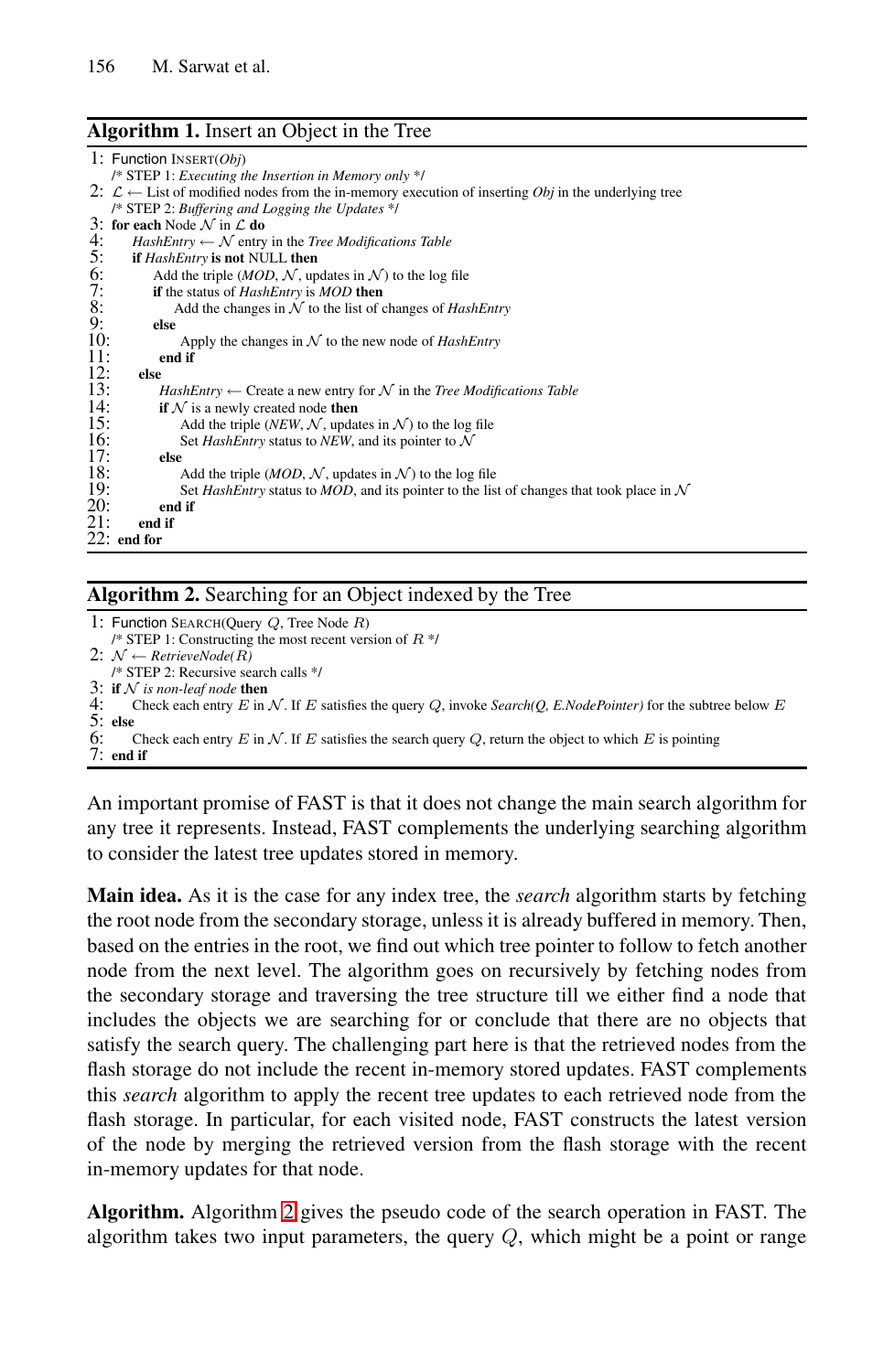<span id="page-8-1"></span>**Algorithm 3.** Retrieving a tree node

1: Function RETRIEVENODE(Tree Node R) 2: *FlashNode* ← Retrieve node R from the flash-resident index tree 3: *HashEntry* ← R's entry in the *Tree Modifications Table* 4: **if** *HashEntry* **is** NULL **then** 5: **return** *FlashNode* 6: **end if** 7: **if** the status of *HashEntry* is *MOD* **then**<br>8: *ElashNode*  $\leftarrow$  *ElashNode*  $\cup$  All the 8: *FlashNode* ← *FlashNode* ∪ All the updates in *Hash[Ent](#page-7-1)ry* list  $\Theta$  **return** *FlashNode* 9: **return** *FlashNode*  $10<sub>r</sub>$  end if  $\frac{1}{2}$  We are trying to retrieve either a new or a deleted node  $\frac{1}{2}$ [11](#page-8-1): **return** the node that *HashEntry* is pointing to

query, and a pointer to the root node *R* of the tree we want to search in. The output of the algorithm is the list of objects that satisfy the input query *Q*. Starting from the root node and for each visited node *R* in the tree, the algorithm mainly goes through two main steps: (1) *Constructing the most recent version of R* (Line 2 in Algorithm 2). This is mainly to integrate the latest [flas](#page-7-4)h[-re](#page-7-5)sidant versio[n o](#page-7-3)f *R* with its in-memory stored updates. Algorithm 3 gives the detailed pseudo code for this step, where initially, we read *R* from the flash storage. Then, we check if there is an entry for *R* in the *tree modifications table*. If this is not the case, then we know that the version we have read from the flash storage is up-to-date, and we just return it back as the most recent version. On the other hand, if *R* has an entry in the *tree modifications table*, we either apply the changes stored in this entry to *R* in case the entry status is *MOD*, or just return the node that this entry is pointing to instead of *R*. This return value could be null in case the entry status is *DEL*. (2) *[Re](#page-5-1)cursive search calls* (Lines 3 to 7 in Algorithm 2). This step is typical in any tree search algorithm, and it is basically inherited from the underlying tree that FAST is representing. The idea is to check if *R* is a leaf node or not. If *R* is a non-leaf node, we will check each entry *E* in the node. If *E* satisfies the search query *Q*, we recursively search in the subtree below *E*. On the other hand, if *R* is a leaf node, we will also check each entry *E* in the node, yet if *E* satisfies the search query *Q*, we will return the object to which *E* is pointing to as an answer to the query.

<span id="page-8-0"></span>**Example.** Given the range query *Q* in Figure 3a, FAST search algorithm will first fetch the root node *A* stored in flash memory. As there is no entry for *A* in the *tree modifications table* (Figure 3c), then the version of *A* stored in flash memory is the most recent one. Then, node *C* is the next node to be fetched from flash memory by the searching algorithm. As the *tree modifications table* has an entry for *C* with status *MOD*, the modifications listed in the *tree modifications table* for *C* will be applied to the version of *C* read from the flash storage. Similarly, the search algorithm will construct the leaf nodes *F* and *G* Finally, the result of this query is  $\{O_4, O_5, O_6, O_7\}$ .

# **5 Memory Flushing in FAST**

As memory is a scarce resource, it will eventually be filled up with incoming updates. In that case, FAST triggers its flushing module to free some memory space by evicting a selected part of the memory, termed a *flushing unit*, to the flash storage. Such flushing is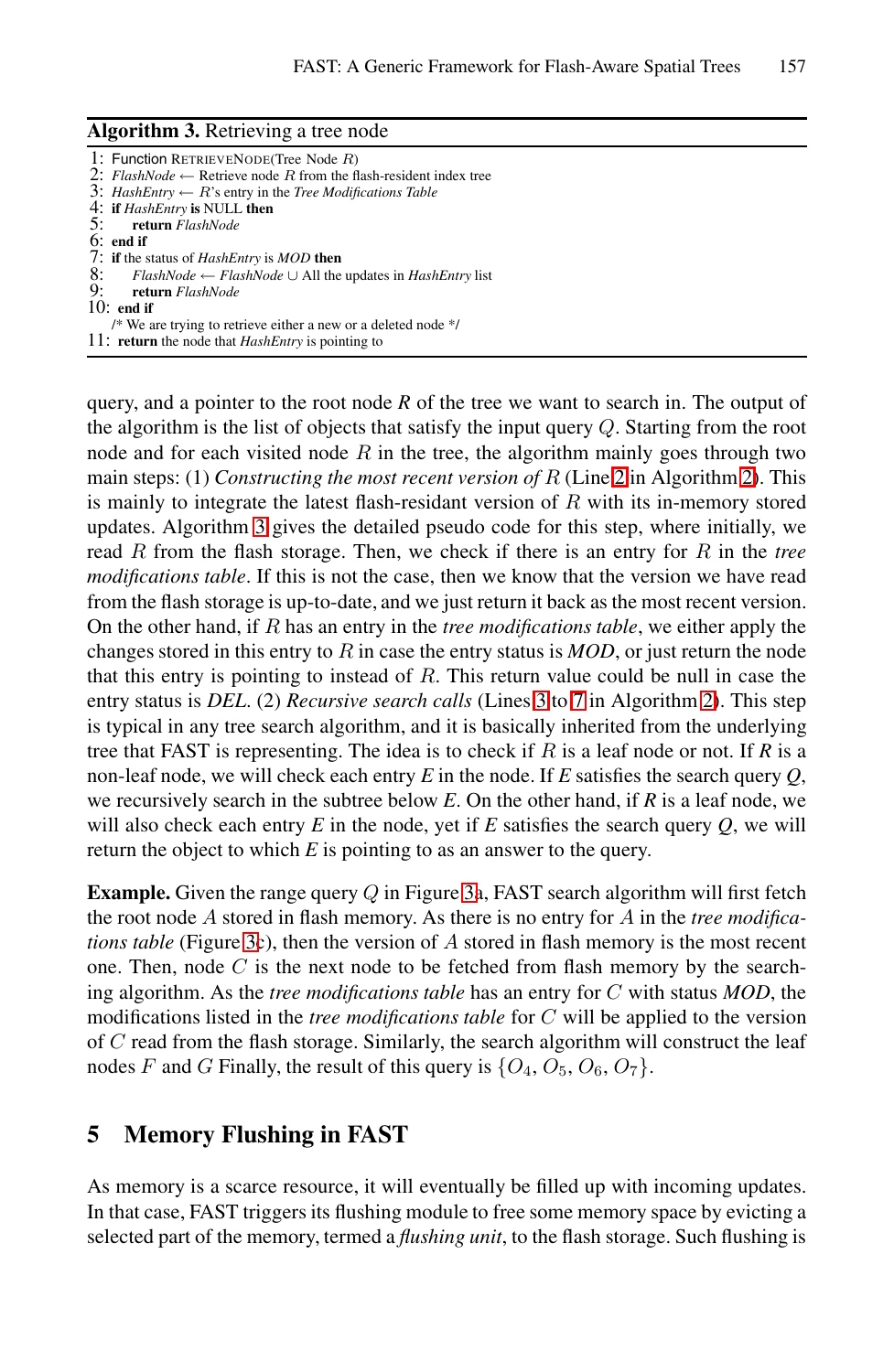done in a way that amortizes the cost of expensive random write operations over a high number of update operations. In this section, we first define the flushing unit. Then, we discuss the flushing policy used in FAST. Finally, we explain the FAST flushing algorithm.

#### **5.1 Flushing Unit**

An important design parameter, in FAST, is the size of a *flush[ing](#page-18-7) unit*, the granularity of consecutive memory space written in the flash storage during each flush operation. Our go[al](#page-18-18) [is](#page-18-18) to find a suitable *flushing unit* size that minimizes the average cost of flushing an update operation to the flash storage, denoted as *C*. The value of *C* depends on two factors:  $C_1 = \frac{average \ writing \ cost}{written \ bytes}$ ; the average cost per bytes written, and  $C_2 =$  $\frac{number\ of\ written\ bytes}{number\ of\ updates}$ ; the number of bytes written per update. This gives  $C = C_1 \times C_2$ .

Interestingly, the values of  $C_1$  and  $C_2$  show opposite behaviors with the increase of the *flushing unit* size. First consi[de](#page-18-8)r *C*1. On raw flash devices (e.g., ReMix [11]), for a *flushing unit* smaller than a flash block, *C*<sup>1</sup> decreases with the increase of the flushing unit size (see [19] for more detail experiments). This is intuitive, since with a larger *flushing unit*, the cost of erasing a block is amortized over more bytes in the flushing unit. The same is also true for SSDs since small random writes introduce large garbage collection overheads, while large random writes approach the performance of sequential writes. Previous work has shown that, on several SSDs including the ones from Samsung, MTron, and Transcend, random write latency per byte increases by  $\approx$  $32\times$  when the write size is reduced from 16KB to 0.5KB [5]. Even on newer generation SSDs from Intel, we observed an increase of  $\approx 4 \times$  in a similar experimental setup. This suggests that a flushing unit should *not* be very small, as that would result in a large value of  $C_1$ . On the other hand, the value of  $C_2$  increases with increasing the size of the *flushing unit*. Due to non-uniform updates of tree nodes, a large flushing unit is unlikely to have as dense updates as a small flushing unit. Thus, the larger a *flushing unit* is, the less the number of updates per byte is (i.e., the higher the value of  $C_2$  is). Another disadvantage of large *flushing unit* is that it may cause a significant pause to the system. All these suggest that the *flushing unit* should *not* be very large.

Deciding the optimal size of a *flushing unit* requires finding a sweet spot between the competing costs of  $C_1$  and  $C_2$ . Our experiments show that for raw flash devices, a *flushing unit* of one flash block minimizes the overall cost. For SSDs, a *flushing unit* of size 16KB is a good choice, as it gives a good balance between the values of  $C_1$  and  $C_2$ .

# **5.2 Flushing Policy**

The main idea of FAST *flushing policy* is to minimize the average cost of writing each update to the underlying flash storage. To that end, FAST flushing policy aims to flush the in-memory tree updates that belong to the *flushing unit* that has the highest number of in-memory updates. In that case, the cost of writing the *flushing unit* will be amortized among the highest possible number of updates. Moreover, since the maximum number of updates are being flushed out, this frees up the maximum amount of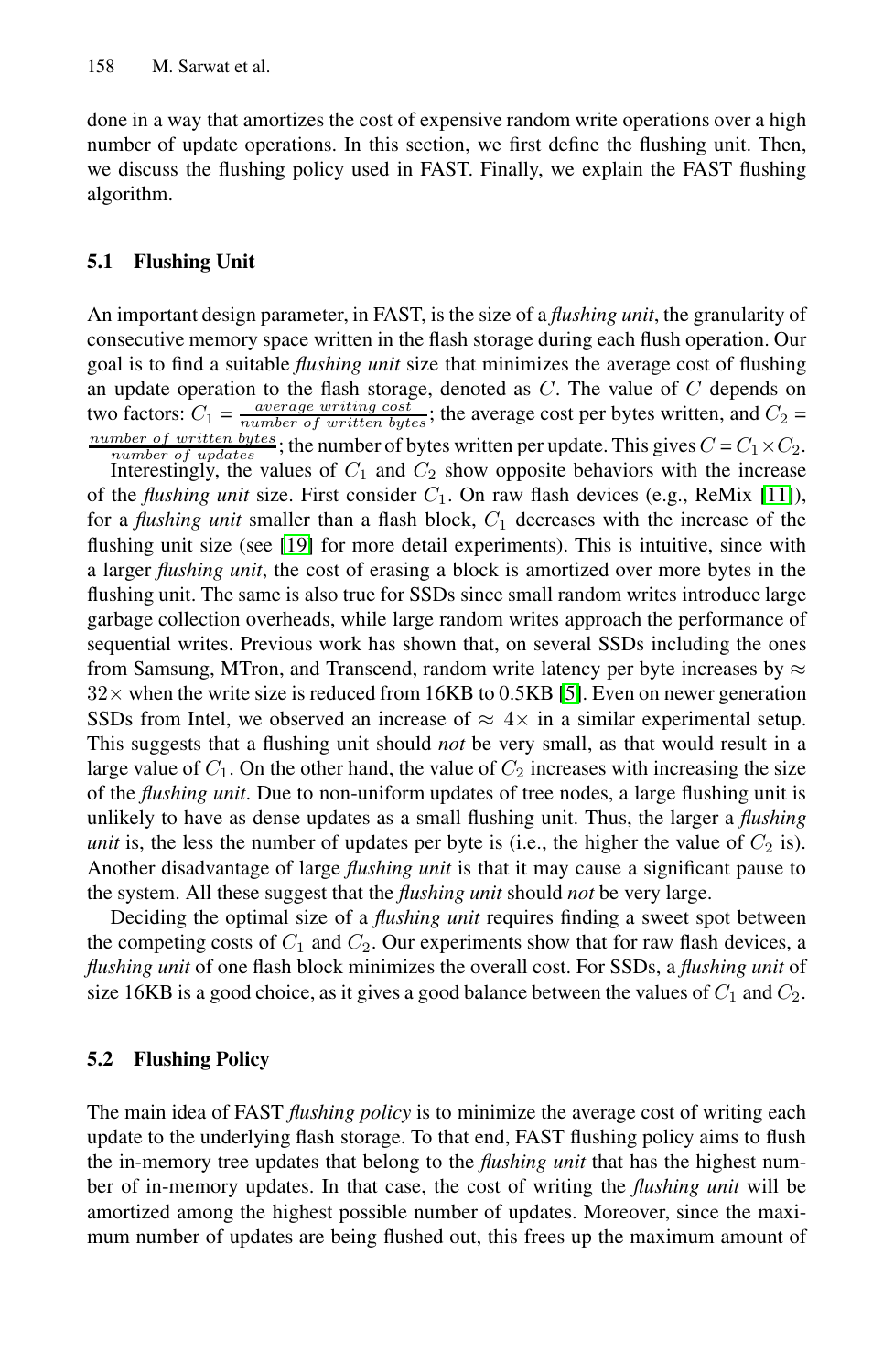<span id="page-10-0"></span>**Algorithm 4.** Flushing Tree Updates

```
1: Function FLUSHTREEUPDATES()
     /* STEP 1: Finding out the list of flushed tree nodes */
2: FlushList \leftarrow {\phi}<br>3: MaxUnit \leftarrow \text{Extra}3: MaxUnit ← Extract the Maximum from FlushHeap
4: for each Node N in tree modifications table do
5: if N \in MaxUnit then<br>6: \mathcal{F} \leftarrow RetrieveNod<br>7: FlushList \leftarrow Flush
               F \leftarrow RetrieveNode(\mathcal{N})
          7: FlushList ← FlushList ∪ F
8: end if
9: end for
     /* STEP 2: Flushing, logging, and cleaning selected nodes */
10: Flush all tree updates ∈ FlushList to flash memory
      11: Add (Flush, All Nodes in FlushList) to the log file
12: for each Node \mathcal F in FlushList do<br>13: Delete \mathcal F from the Tree Modit
           Delete F from the Tree Modifications Table
14: end for
```
memory used by buffered updates. Finally, as done in the update operations, the flushing operation is logged in the log file to ensure the *durability* of system transactions.

**Data structure.** The flushing policy ma[int](#page-7-1)ai[ns](#page-7-6) an in-memo[ry](#page-10-0) max heap structure, termed *FlushHeap*, of all *flushing units* that have at least one in-memory tree update. The max heap is ordered on the number of in-memory updates for each *flushing unit*, and is updated with each incoming tree update.

### **5.3 Flushing Algorithm**

Algorithm 4 gives the pseudo code for flushi[ng](#page-8-1) tree updates. The algorithm has two main steps: (1) *Fin[din](#page-7-7)g [out](#page-7-8) the list of flu[she](#page-10-0)d tree nodes* (Lines 2 to 9 in Algorithm 4). This step starts by finding out the victim *flushing unit*, *MaxUnit*, with the highest number of in-memory updates. This is done as an O(1) heap extraction operation. Then, we scan the *tree modifications table* to find all updated tree nodes that belong to *MaxUnit*. For each such node, we construct the most recent version of the node by retrieving the tree node from the flash storage, and updating it with the in-memory updates. This is done by calling the  $RetrieveNode(\mathcal{N})$  function, given in Algorithm 3. The list of these updated nodes constitute the lis[t o](#page-5-1)f to be flushed nodes, *FlushList*. (2) *Flushing, logging, and cleaning selected tree nodes* (Lines 10 to 14 in Algorithm 4). In this step, all nodes in the *FlushList* are written once to the flash storage. As all these nodes reside in one *flushing unit*, this operation would have a minimal cost due to our careful selection of the *flushing unit* size. Then, similar to update operations, we log the flushing operation to ensure *durability*. Finally, all flushed nodes are removed from the *tree modifications table* to free memory space for new updates.

**Example.** In our running example given in Figure 3, assume that the memory is full, hence FAST triggers its flushing module. Assume also that nodes *B*, *C*, and *D* reside in the same *flushing unit*  $B_1$ , while nodes  $E$ ,  $F$ , and  $G$  reside in another *flushing unit*  $B_2$ . The number of updates in  $B_1$  is three as each of nodes  $B$ ,  $C$  and  $D$  has been updated once. On the other hand, the number of updates in  $B_2$  is one because nodes  $E$  and  $F$  has no updates at all, and node *G* has only a single update. Hence, *MaxUnit* is set to *B*1, and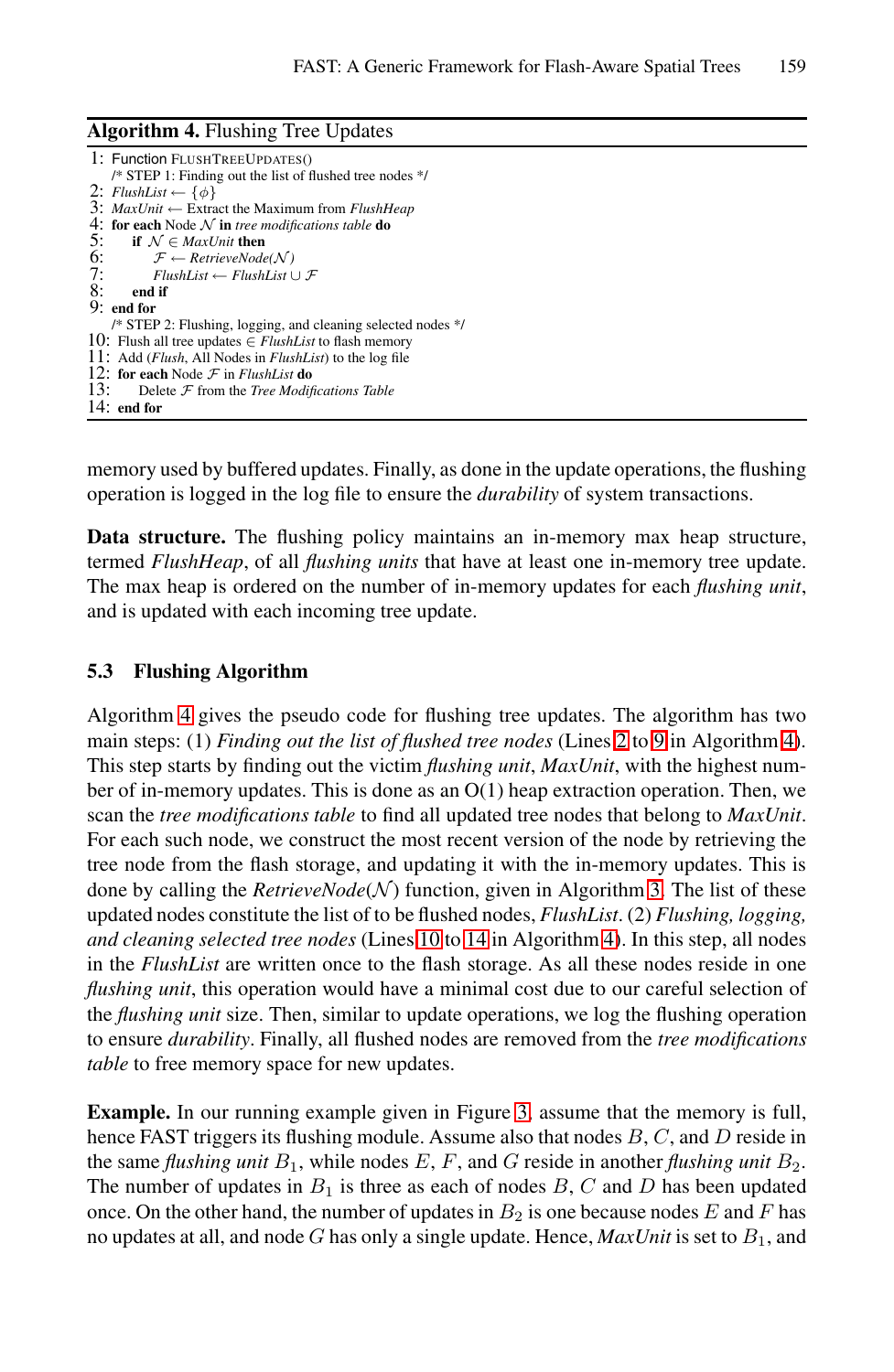<span id="page-11-0"></span>we will invoke *RetrieveNode* algorithm for all nodes belonging to *B*<sup>1</sup> (i.e., nodes *B*, *C*, and *D*) to get the most recent version of these nodes and flush them to flash memory. Then, the log entry (*Flush*; Nodes *B*, *C*, *D*) is added to the log file (depicted as the last log entry in Figure 4a). Finally, the entries for nodes *B*, *C*, and *D* are removed from the *tree modifications table*.

# **6 Crash Recovery and Log Compaction in FAST**

As discussed before, FAST heavily relies on storing recent updates in memory, to be flushed later to the flash storage. Although such design efficiently amortizes the expensive random write operations over a large number of updates, it poses another challenge where memory contents may be lost in case of system crash. To avoid such loss of data, FAST employs a crash recovery module that ensures the *durability* of in-memory updates even if the system crashed. The crash recovery module in FAST mainly relies on the log file entries, written sequentially upon the update and flush operations.

#### **6.1 Recovery**

The recovery module in FAST is triggered when the system restarts from a crash, with the goal of restoring the state of the system just before the crash took place. The state of the system includes the contents of the in-memory data structure, *tree modifications table*, and the flash-resident tree index structure. By doing so, FAST ensures the *durability* of all non-flushed updates that were stored in memory before crash.

**Main Idea.** The main idea of the *recovery* op-

eration is to scan the log file bottom-up to be aware of the flushed nodes, i.e., nodes that made their way to the flash storage. During this bottom-up scanning, we also find out the set of operations that need to be replayed to restore the *tree modifications table*. Then, the *recovery* module cleans all the flash blocks, and starts to replay the non-flushed operations in the order of their insertion, i.e., top-down. The replay process includes insertion in the *tree modifications table* as well as a new log entry. It is important

<span id="page-11-1"></span>

| Log#              | <b>Operation</b> | <b>Node</b> | <b>Modification</b>    |  |
|-------------------|------------------|-------------|------------------------|--|
|                   | <b>MOD</b>       | C           | $K$ , 2, $(12,4,14,2)$ |  |
|                   | <b>MOD</b>       | G           | K, 2, 07               |  |
| 3                 | <b>MOD</b>       | B           | K, 2, (5,10, 8, 7)     |  |
|                   | <b>MOD</b>       | D           | K, 2, Os               |  |
|                   | <b>FLUSH</b>     | B, C, D     | ź.                     |  |
| (a) FAST Log File |                  |             |                        |  |

| Log# | <b>Operation</b> | <b>Node</b> | <b>Modification</b>                    |
|------|------------------|-------------|----------------------------------------|
|      | MOD              |             | K. 2. O <sub>7</sub>                   |
|      |                  |             | (b) FAST Log File after Crash Recovery |

**Fig. 4.** FAST Logging and Recovery

here to reiterate our assumption that there will be no crash during the recovery process, so[, it](#page-12-0) is safe to keep the list of operations to be replayed in memory. If we will consider a system crash during [th](#page-7-1)e [reco](#page-7-9)very process[, w](#page-12-0)e might just leave the operations to be replayed in the log, and scan the whole log file again in a top-down manner. In this top-down scan, we will only replay the operations for non-flushed nodes, while writing the new log entries into a clean flash block. The result of the crash recovery module is that the state of the memory will be stored as it was before the system crashes, and the log file will be an exact image of the *tree modifications table*.

**Algorithm.** Algorithm 5 gives the pseudo code for crash recovery in FAST, which has two main steps: (1) *Bottom-Up scan* (Lines 2 to 12 in Algorithm 5). In this step, FAST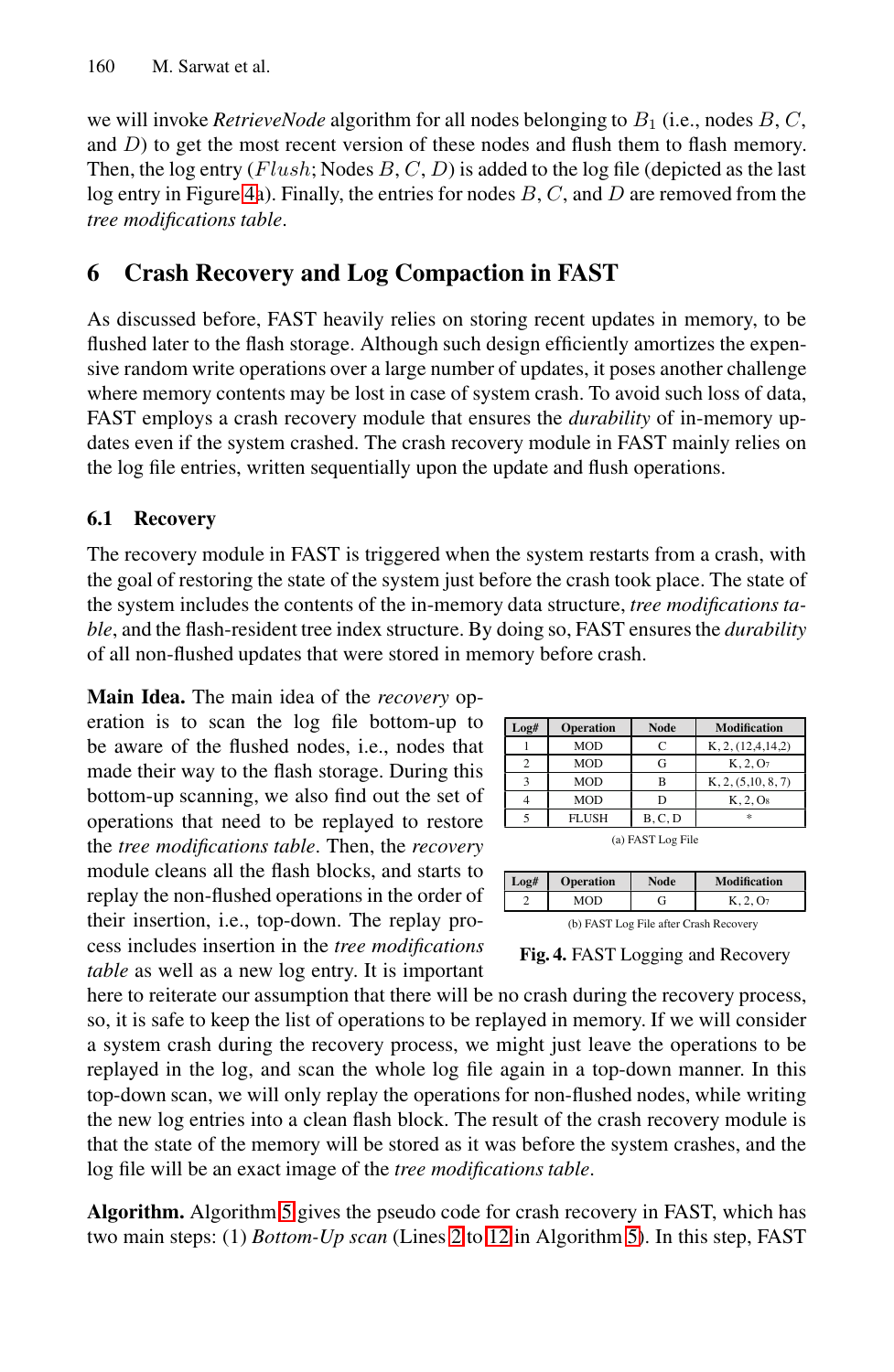<span id="page-12-0"></span>**Algorithm 5.** Crash Recovery

```
1: Function RECOVERFROMCRASH()
      /* STEP 1: Bottom-Up Cleaning */
2: FlushedNodes \leftarrow \phi<br>3: for each Log Entry
3: for each Log Entry \mathcal L in the log file in a reverse order do 4: if the operation of \mathcal L is Flush then
4: if the operation of \mathcal{L} is Flush then<br>5: FlushedNodes \leftarrow FlushedNodes
                5: FlushedNodes ← FlushedNodes ∪ the list of nodes in L
6: else
7: if the node in entry \mathcal{L} \notin \text{FlushedNodes} then<br>8: Push \mathcal{L} into the stack of updates RedoSta<br>9. end if
                     Push \mathcal L into the stack of updates RedoStack
9: end if
            10: end if
11: end for
12: Clean all the log entries by erasing log flash blocks
     /* Phase 2: Top-Down Processing */
13: while RedoStack is not Empty do<br>14: \Omega p \leftarrow Pop an undate operation
14: Op \leftarrow Pop an update operation from the top of RedoStack<br>15: Insert the operation On into the tree modifications table
            15: Insert the operation Op into the tree modifications table
16: Add a log entry for Op in the log file 17: end while
       end while
```
scans the log file bottom-up, i.e., in the reverse order of the insertion of log entries. For each log entry  $\mathcal L$  in the log file, if the operation of  $\mathcal L$  is *[Flu](#page-7-10)sh*[, th](#page-7-11)en we know that all the nodes listed in this entry have already made their way to the flash storage. Thus, we keep track of these nodes in a list, termed *FlushedNodes*, so that we avoid redoing any updates over any of these nodes later. On the other side, if the operation of  $\mathcal L$  is not *Flush*, we check if the node in  $\mathcal L$  entry is in the list *FlushedNodes*. If this is the case, we just ignore this entry as we know that it has made its way to the flash storage. Otherwise, we push this log entry into a stack of operations, termed *RedoStack*, as it indicates a nonflushed entry at the crash time. At the end of this step, we erase the log flash blocks, and pass the *RedoStack* to the second step. (2) *Top-Down processing* (Lines 13 to 17 in Algorithm 5). This step basically goes through all the entries in the *RedoStack* in a top-down way, i.e., the order of insertion in the log file. As all these operations were not flushed by the crash time, we just add [ea](#page-11-1)ch operation to the *tree modifications table* and add a corresponding log entry. The reason of doing these operations in a top-down way is to ensure that we have the same order of updates, which is essential in case one node has multiple non-flushed updates. At the end of this step, the *tree modifications table* will be exactly the same as it was just before the crash time, while the log file will be exactly an image of the *tree modifications table* stored in the flash storage.

**Example.** In our running example, the log entries of inserting Objects  $O_7$  and  $O_8$  in Figure 3 are given as the first four log entries in Figure 4a. Then, the last log entry in Figure 4a corresponds to flushing nodes *B*, *C*, and *D*. We assume that the system is crashed just after inserting this flushing operation. Upon restarting the system, the *recovery* module will be invoked. First, the *bottom-up scanning* process will be started with the last entry of the log file, where nodes *B*, *C*, and *D* are added to the list *FlushedNodes*. Then, for the next log entry, i.e., the fourth entry, as the node affected by this entry *D* is already in the *FlushedNodes* list, we just ignore this entry, since we are sure that it has made its way to disk. Similarly, we ignore the third log entry for node *B*. For the second log entry, as the affected node *G* is not in the *FlushedNodes* list, we know that this operation did not make it to the storage yet, and we add it to the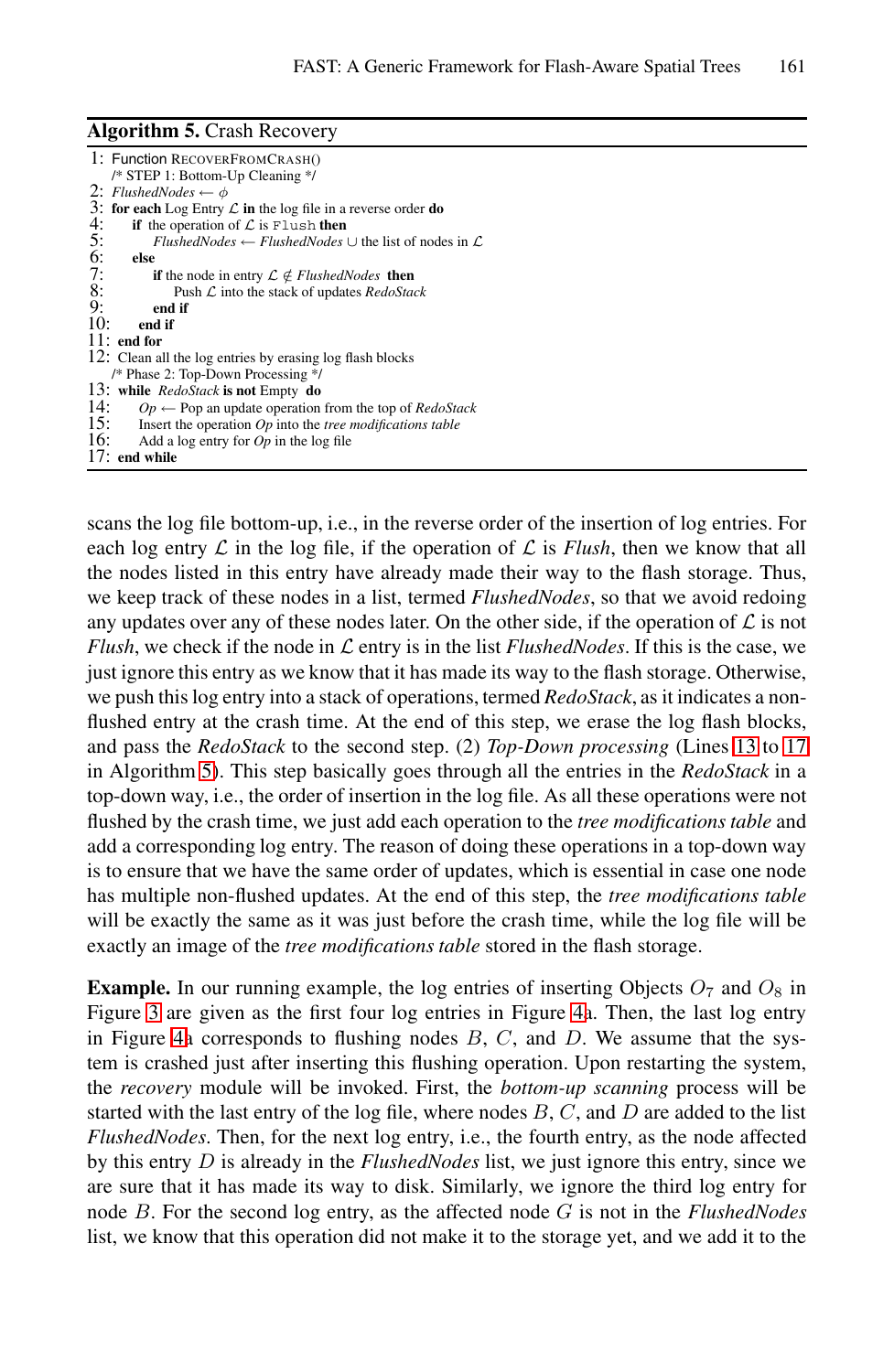*RedoStack* to be redone later. The *bottom-up scanning* step is concluded by ignoring the first log entry as its affected node  $C$  is already flushed, and by wiping out all log entries. Then, the *top-down processing* step starts with only one entry in the *RedoStack* that corresponds to node *G*. This entry will be added to the *tree modifications table* and log file. Figure 4b gives the log file after the end of the *recovery* module which also corresponds to the entries of the *tree modifications table* after recovering from failure.

### **6.2 Log Compaction**

As FAST log file is a limited resource, it may eventually become full. In this case, FAST triggers a *log compaction* module that organizes the log file entries for better space utilization. This can be achieved by two space saving techniques: (a) Removing all the log entries of flushed nodes. As these nodes have already made their way to the flash storage, we do not need to keep their log entries anymor[e, a](#page-11-1)nd (b) Packing small log entries in a larger writing unit. Whenever a new log entry is inserted, it mostly has a small size that may occupy a flash page as the smallest writing unit to the flash storage. At the time of compaction, these small entries can be packed together to achieve the maximum possible space utilization.

The main idea and algorithm for the *log compaction* module are almost the same as the ones used for the *recovery* module, with the exception that the entries in the *RedoStack* will not be added to the *tree modifications table*, yet they will just be written back to the log file, in a more compact way. As in the *recovery* module, Figures 4a and 4b give the log file before and after *log compaction*, respectively. The *log compaction* have similar expensive cost as the *recovery* process. Fortunately, with an appropriate size of log file and memory, it will not be common to call the *log compaction* module.

<span id="page-13-0"></span>It is unlikely that the *log compaction* module will not really compact the log file much. This may take place only for a very small log size and a very large memory size, as there will be a lot of non-flushed operations in memory with their corresponding log entries. Notice that if the memory size is small, there will be a lot of flushing operations, which means that *log compaction* can always find log entries to be removed. If this unlikely case takes place, we call an *emergency flushing* operation where we force flushing all [mai](#page-18-13)n memory contents to the flash memory persistent storage, and hence clean all the log file contents leaving space for more log entries to be added.

# **7 Experimenta[l](#page-18-14) [E](#page-18-14)[va](#page-18-15)luation**

This section experimentally evaluates the performance of FAST, compared to the stateof-the-art algorithms for one-dimensional and multi-dimensional flash index structures: (1) Lazy Adaptive Tree (LA-tree) [2]: LA-tree is a flash friendly one dimensional index structure that is intended to replace the B-tree. LA-tree stores the updates in cascaded buffers residing on flash memory and, then empties these buffers dynamically based on the operations workload. (2) FD-tree [16,17]: FD-tree is a one-dimensional index structure that allows small random writes to occur only in a small portion of the tree called the head tree which exists at the top level of the tree. When the capacity of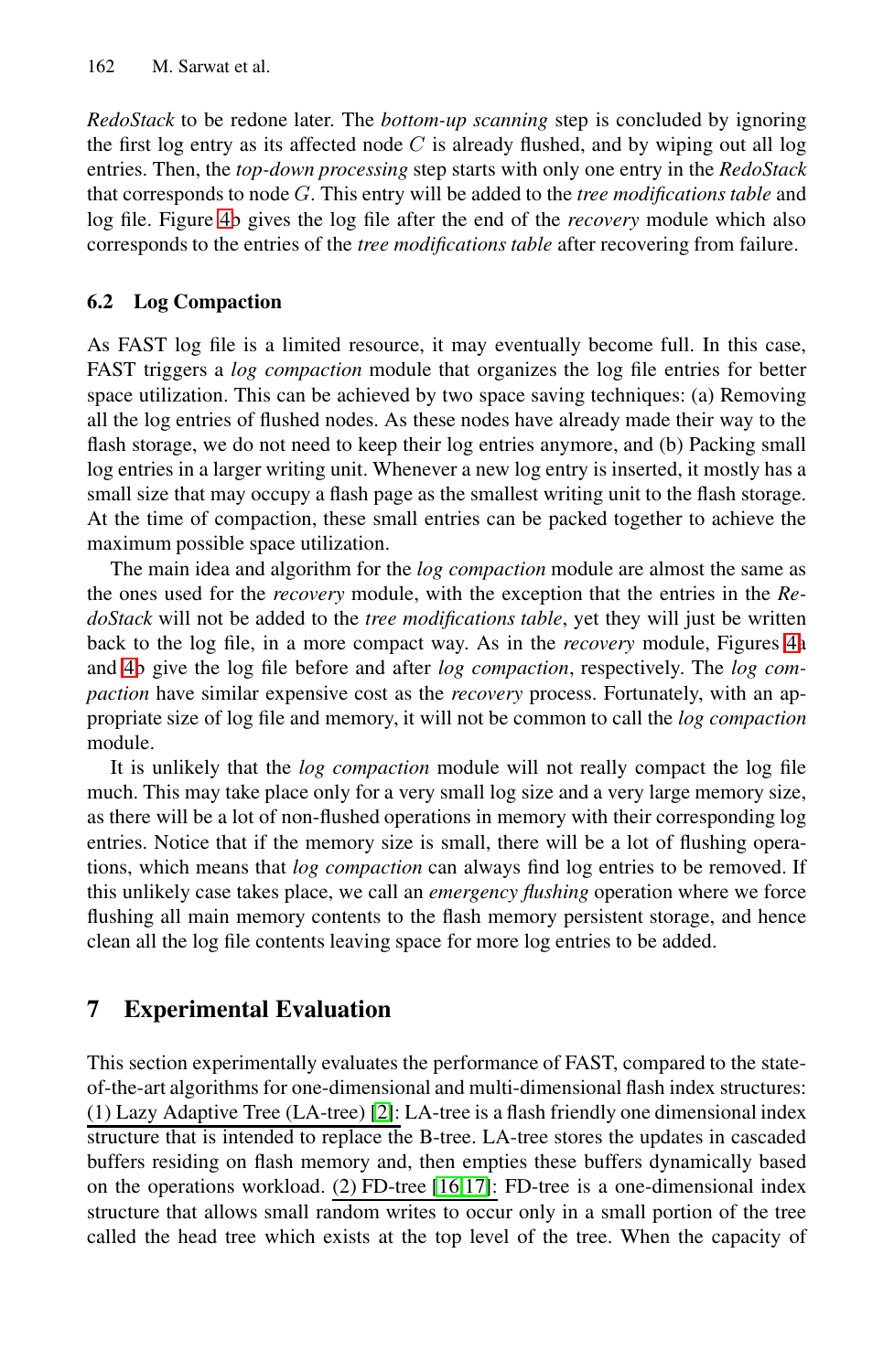the head tree [is](#page-18-16) exceeded, its entries are merged in batches to subsequent tree levels. (3) RFTL [25]: RFTL is a mutli-dimensional tree index structure that adds a buffering layer on top of the flash translation layer (FTL) in order to make R-trees work efficiently on flash devices.

All experiments are based on an actual implementation of FAST, LA-tree, FD-tree, and RFTL inside PostgreSQL [1]. We instantiate B-tree and R-tree instances of FAST, termed FAST-Btree and FAST-Rtree, respectively, by implementing FAST inside the GiST generalized index structure [8], which is already built inside PostgreSQL. In our experiments, we use two synthetic workloads: *(1) Lookup intensive workload* ( $W_L$ ): that includes 80% search operations and 20% update operations (i.e., insert, delete, or update). *(2) Update intensive workload*,  $(W_U)$ : that includes 20% search operations and 80% update operations.

Unless mentioned otherwise, we set the number of workload operations to 10 million operations, main memory size to 256 KB (i.e., the amount of memory dedicated to main memory buffer used by FAST), tree index size to 512 MB, and log file size to 10 MB, which means that the default log size is  $\approx$ 2% of the index size.

The experiments in this section mainly discuss the effect of varying the memory size, log file size, index size, and number of updates on the performance of FAST-Btree, FAST-Rtree, LA-tree, FD-tree, and RFTL. Also, we study the performance of flushing, log compaction, and recovery operations in FAST. In addition, we compare the implementation cost between FAST and its counterparts. Our performance metrics are mainly the number of flash memory erase operations and the average response time. However, in almost all of our experiments, we got a similar trend for [bo](#page-18-13)th performance measures. Thus, for brevity, we only show the experiments for the number of flash memory erase operations, which is the most expensive operation in flash storage. Although we compare FAST to its counterparts from a performance point of view, however we believe the main contribution of FAST is not in the performance gain. The generic structure and low implementation cost are the main advantages of FAST over specific flash-aware tree index structures.

All experiments were run on both raw flash memory storage, and solid state drives [\(S](#page-15-0)SDs). For raw flash, we used the raw NAND flash emulator described in [2]. The emulator was populated with exhaustive measurements from a custom-designed Mica2 sensor board with a Toshiba1Gb NAND TC58DVG02A1FT00 flash chip. For SSDs, we used a 32GB MSP-SATA7525032 SSD device. All the experiments were run on a machine with Intel Core2 8400 at 3Ghz with 4GB of RAM running Ubuntu Linux 8.04.

### **7.1 Effect of Memory Size**

Figures 5(a) and 5(b) give the effect of varying the memory size from 128 KB to 1024 KB (in a log scale) on the number of erase operations, encountered in FAST-Btree, LA-tree, and FD-tree, for workloads  $W_L$  and  $W_U$ , respectively. For both workloads and for all memory sizes, FAST-Btree consistently has much lower erase operations than that of the LA-tree. More specifically, Fast-Btree results in having only from half to one third of the erase operations encountered by LA-tree. This is mainly due to the smart choice of *flushing unit* and *flushing policy* used in FAST that amortize the block erase operations over a large number of updates.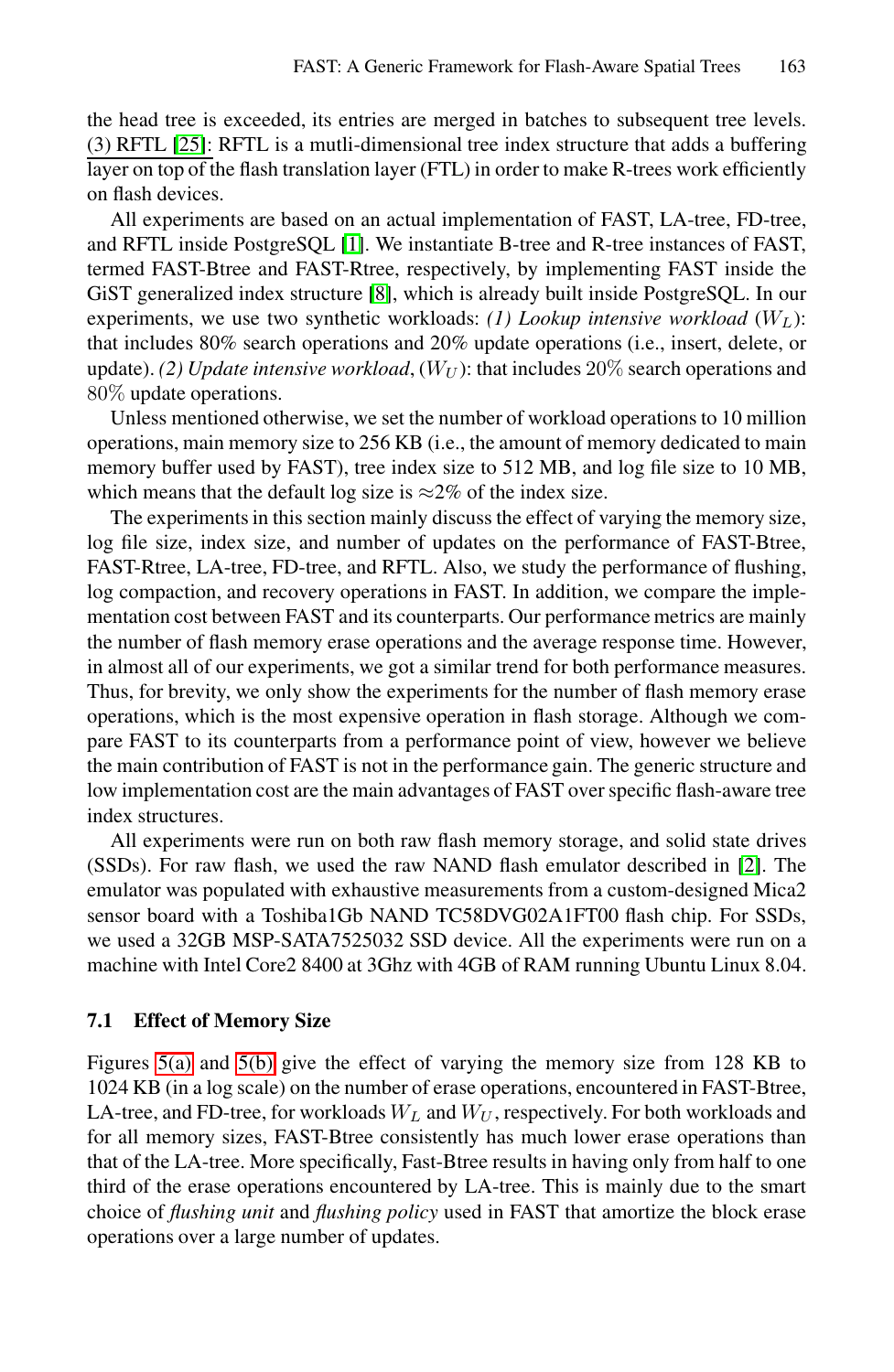<span id="page-15-2"></span><span id="page-15-0"></span>

<span id="page-15-1"></span>**Fig. 5.** Effect of Memory Size

[T](#page-15-1)he performance of FAST-Btree is slightly [better](#page-15-2) th[an](#page-15-0) [tha](#page-15-0)t of FD-tree, because FDtree does not employ a crash recovery technique (i.e., no logging overhead). FAST still performs better than FD-tree due to FAST flushing policy that smartly selects the best block to be flushed to flash memory. Although the performance of FD-tree is close to FAST-Btree, however FAST has the edge of being a generic framework which is applied to many tree index structures and needs less work and overhead (in terms of lines of code) to be incorporated in the database engine.

<span id="page-15-3"></span>Figures 5(c) and 5(d) give similar experiments to that of Figures 5(a) and 5(b), with the exception that we run the experiments for two-dimensional search and update operations for both the Fast-Rtree and RFTL. To be able to do so, we have adjusted our workload  $W_L$  and  $W_U$  to *Spatial-W<sub>L</sub>* and *Spatial-W<sub>U</sub>*, respectively, which have two-dimensional operations instead of the one-dimensional operations used in  $W_L$  and  $W_U$ . The result of these experiments have the same trend as the ones done for onedimensional tree structures, where FAST-Rtree has consi[stentl](#page-16-0)y better performance than RFTL in all cases, with around one [half to](#page-16-1) one third of the number of erase operations encountered in RFTL.

#### **7.2 Effect of Log File Size**

Figure 6 gives the effect of varying the log file size from 10 MB (i.e., 2% of the index size) to 25 MB (i.e., 5% of the index size) on the number of erase operations, encountered in FAST-Btree, LA-tree, and FD-tree for workload  $W_L$  (Figure 6(a)) and FAST-Rtree and RFTL for workload *Spatial-W<sub>U</sub>* (Figure 6(b)). For brevity, we do not show the experiments of FAST-Btree, LA-tree, and FD-tree for workload  $W_U$  nor the experiment of FAST-Rtree and RFTL for workload *Spatial*-*W*L. As can be seen from the figures, the performance of both LA-tee, FD-tree, and RFTL is not affected by the change of the log file size. This is mainly because these three approaches rely on buffering incoming updates, and hence does not make use of any log file. It is interesting, however, to see that the number of erase operations in FAST-Btree and FAST-Rtree significantly decreases with the increase of the log file size, given that the memory size is set to its default value of 256 KB in all experiments. The justification for this is that with the increase of the log file size, there will be less need for FAST to do log compaction.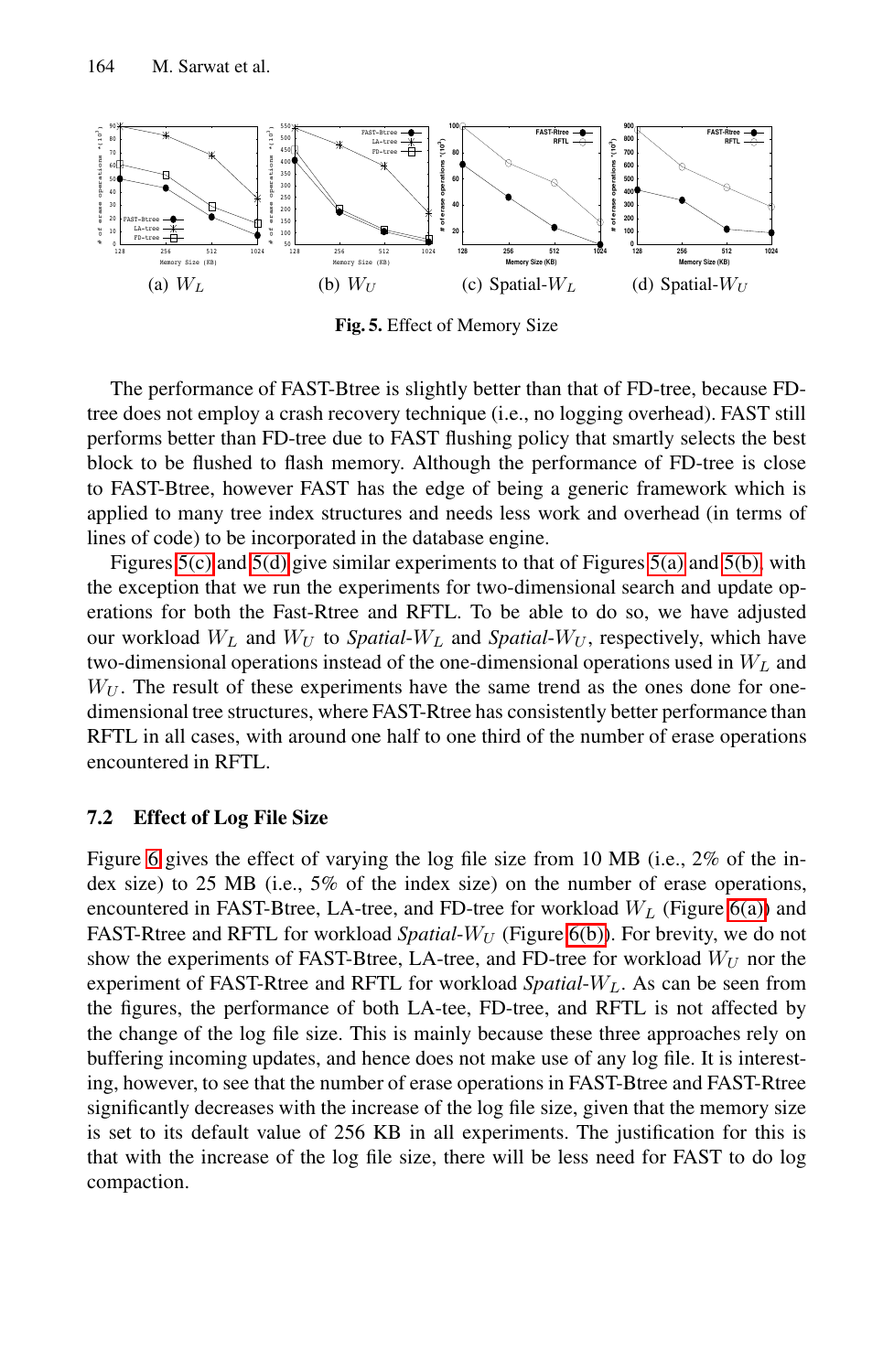<span id="page-16-4"></span><span id="page-16-3"></span><span id="page-16-2"></span><span id="page-16-1"></span><span id="page-16-0"></span>

### **7.3 Effect of Index Size**

Figure 7 gives the effect of varying the index size from 128 MB to 4 GB (in a log scale) on the number of erase operations, encountered in FAST-Btree, LA-tree, and FD-tree for workload  $W_L$  (Figure 7(a)) and FAST-Rtree and RFTL for workload *Spatial-W<sub>U</sub>* (Figure 7(b)). Same as in Section 7.2, we omit other workloads for brevity. In all cases, FAST consistently gives much better performance than its counterparts. Both FAST and other index structures have similar trend of a linear increase of the number of erase operations with the increase [of the](#page-16-3) index size. This is mainly because with a larger index, an update operation m[ay en](#page-16-4)d up modifying more nodes in the index hierarchy, or more overlapped nodes in case of multi-dimensional index structures.

### **7.4 Effect of Number of Updates**

Figure 7 gives the effect of varying the number of update operations from one million to 100 millions (in a log scale) on the number of erase operations for both one-dimensional (i.e., FAST-Btree, LA-tree, and FD-tree in Figure 8(a)) and multi-dimensional index structures (i.e., FAST-Rtree and RFTL in Figure 8(b)). As we are only interested in update operations, the workload for the experiments in this section is just a stream of incoming update operations, up to 100 million operations. As can be seen from the figure, FAST scales well with the number of updates and still maintains its superior performance over its counterparts from both one-dimensional (LA-tree) and multidimensional index structures (RFTL). FAST performs slightly better than FD-tree; this is because FD-tree (one dimensional index structure) is buffering some of the tree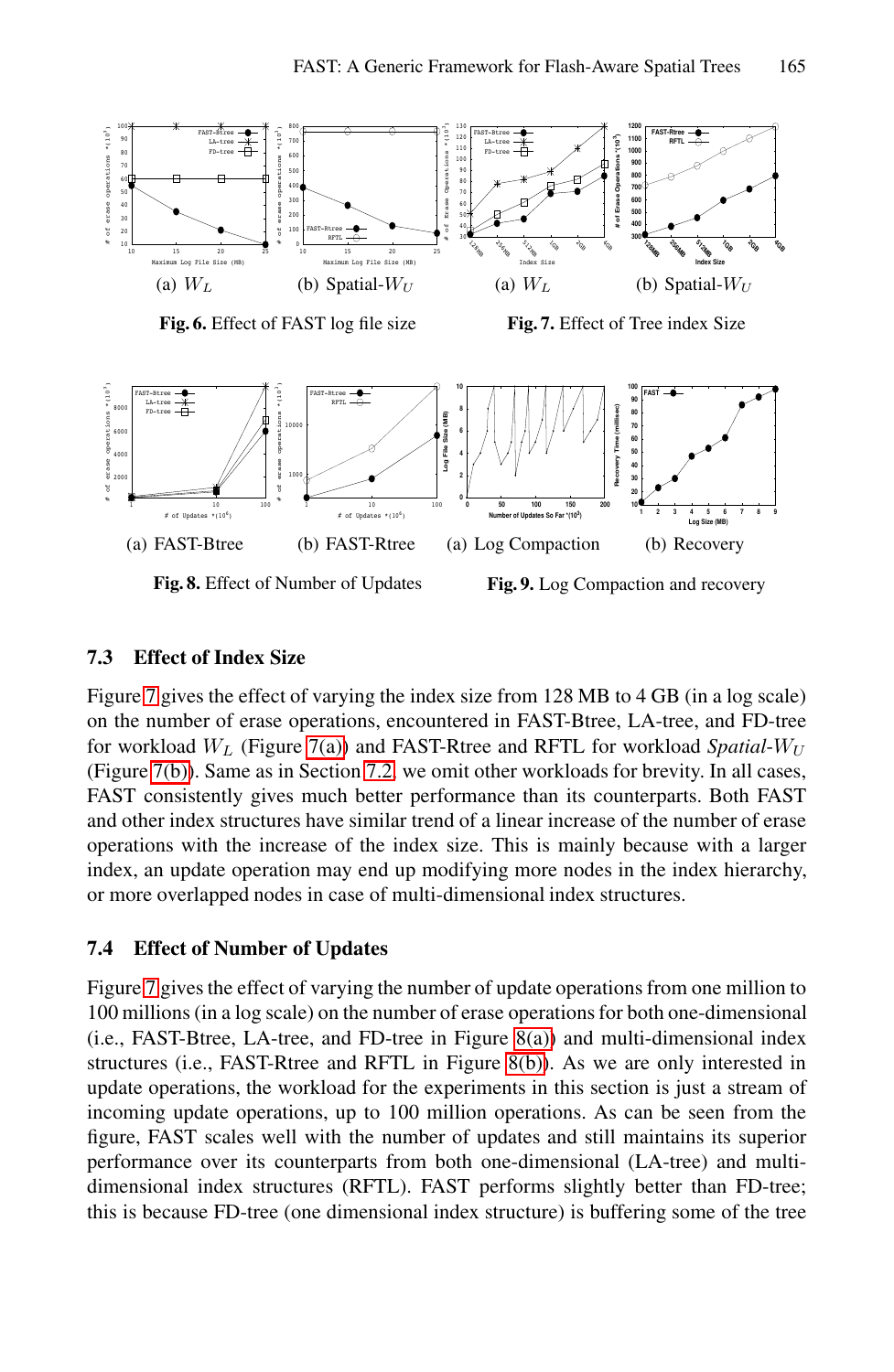updates in memory and flushes them when needed, but FAST applies a smart flushing policy, which flushes only the block with the highest number of updates.

### **7.5 Log Compaction**

Figure 9(a) gives the behavior and frequency of log compaction operations in FAST when running a sequence of 200 thousands update operations for a log file size of 10 MB. The Y axis in this figure gives the size of the filled part of the log file, started as empty. The size is monotonically increasing with having more update operations till it reaches its maximum limit of 10 MB. Then, the log compaction operation is triggered to compact the log file. As can be seen from the figure, the log compaction operation may compact the log file from 20 to 60% of its capacity, which is very efficient compaction. Another take from this experiment is that we have made only seven log compaction operations for 200 thousands update operations, which means that the log compaction process is not very common, making FAST more efficient even with a large amount of update operations.

# **7.6 Recovery Performance**

<span id="page-17-0"></span>Figure 9(b) gives the overhead of the recovery process in FAST, which serves also as the overhead of the log compaction process. The overhead of recovery increases linearly with the size increase of the log file contents at the time of crash. This is intuitive as with more log entries in the log file, it will take more time from the FAST recovery module to scan this log file, and replay some of its operations to recover the lost main memory contents. However, what we really want to emphasize on in this experiment is that the overhead of recovery is only about 100 msec for a log file that includes 9 MB of log entries. This shows that the recovery overhead is a low price to pay to ensure transaction *durability*.

# **8 Conclusion**

This paper presented FAST; a generic framework for flash-aware spatial tree index structures. FAST distinguishes itself from all previous attempts of flash memory indexing in two aspects: (1) FAST is a generic framework that can be applied to a wide class of spatial tree structures, and (2) FAST achieves both *efficiency* and *durability* of read and write flash operations. FAST has four main modules, namely, *update*, *search*, *flushing*, and *recovery*. The *update* module is responsible on buffering incoming tree updates in an in-memory data structure, while writing small entries sequentially in a designated flash-resident log file. The *search* module retrieves requested data from the flash storage and updates it with recent updates stored in memory, if any. The *flushing* module is responsible on evicting flash blocks from memory to the flash storage to give space for incoming updates. Finally, the *recovery* module ensures the durability of in-memory updates in case of a system crash.